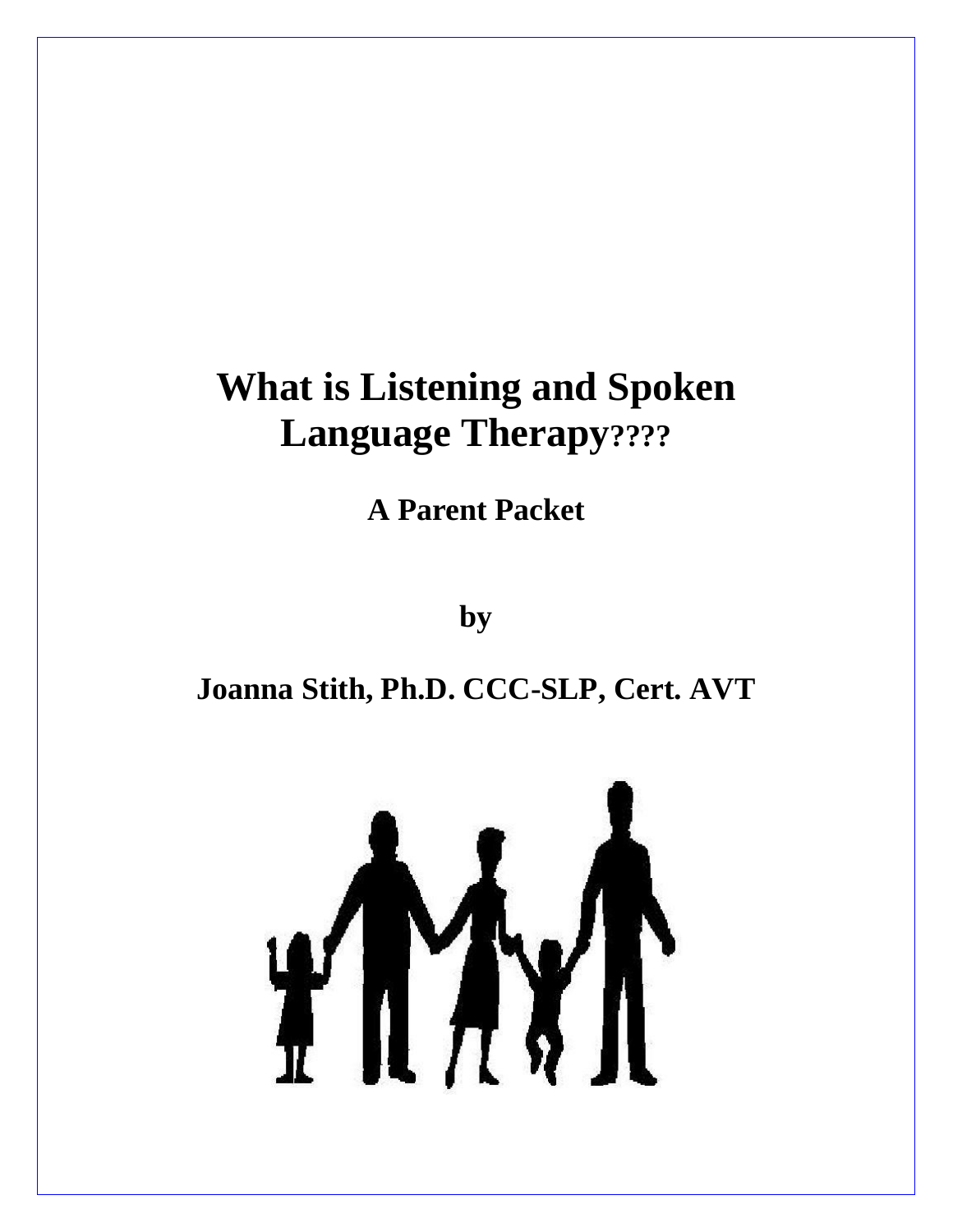### **Introduction**

"*How will I communicate with my child?" "How will my child communicate?" "How will I find a program that will prepare my child academically and socially?"* I am sure by now you have asked yourself, friends, and professionals these questions regarding your child's communication options. As you have found that there are numerous options available for therapy, and communication with your child may take many forms.

Congratulations on your decision to pursue Listening and Spoken Language/Auditory-Verbal Therapy (LSL/AVT). Over the next few months, you will receive and overwhelming amount of information, as you embark on your Listening and spoken language/AVT program with your child. This packet is designed for parents of children with hearing impairments, to better understand the practice of Auditory-Verbal Therapy. It will provide an introduction to Listening and Spoken Language Therapy (LSL/AVT and it's principles. The next few pages will guide you through the wonders of LSL/AVT and the possibilities for your child as he/she develops into a healthy, happy hearing adult.

In the pages that follow, you fill find information about what LSL/AVT is, who is involved in the LSL process, how it can help your child and what you can do at home to facilitate language learning. A contact page to log information you receive when speaking with various individuals, (ENT, Audiologist, Physician, Speech Pathologist, etc.) is included.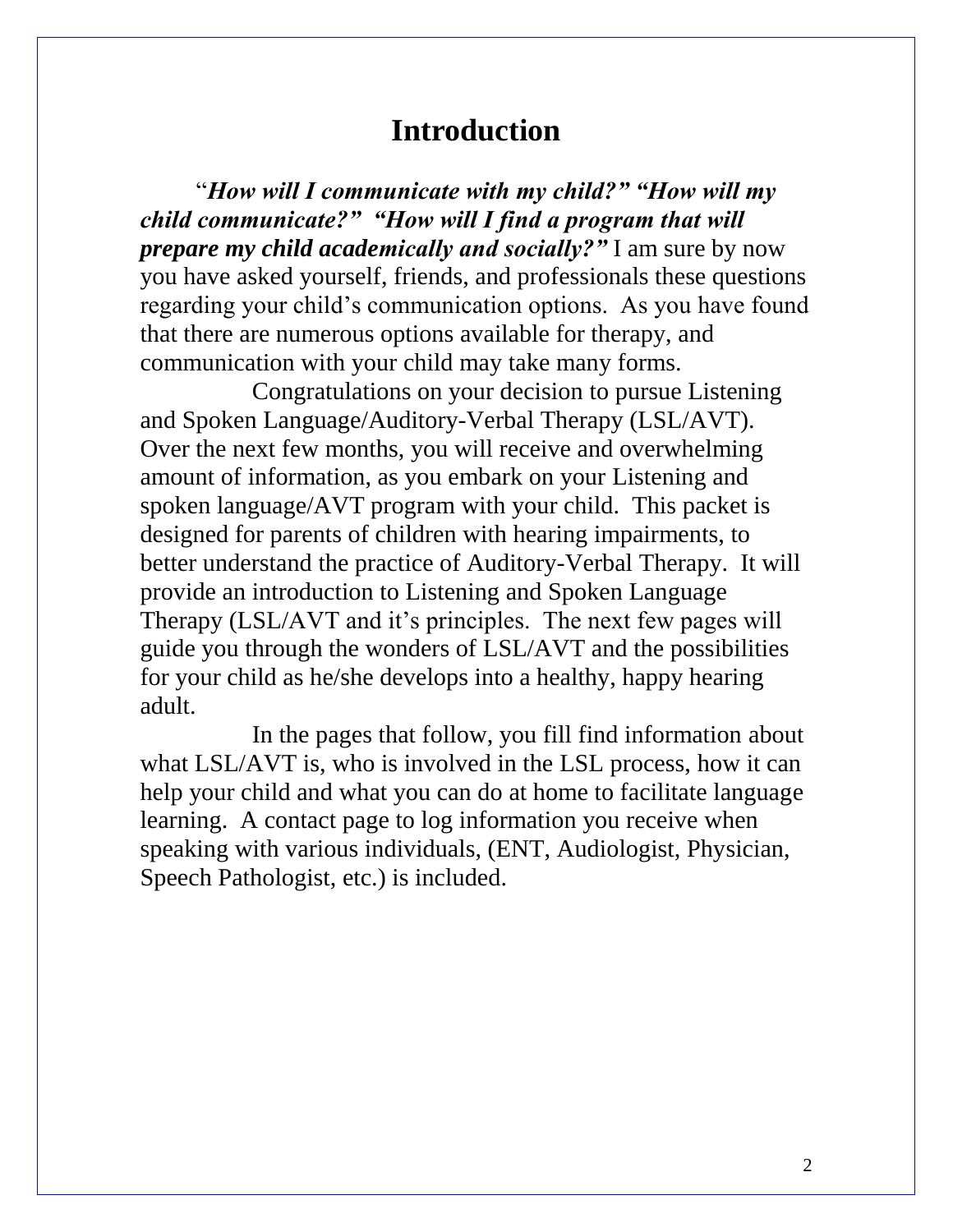# **Table of Contents**

| Introduction |
|--------------|
|--------------|

| What is Listening and Spoken Language Therapy?          | $4 - 6$ |
|---------------------------------------------------------|---------|
| Principles of Listening and Spoken Language Therapy     | 7,8     |
| <b>Interesting Facts</b>                                | 9       |
| The importance of Listening and Spoken Language Therapy | 10      |
| Why should my child learn to listen?                    | 10      |
| Terms you might hear along the way                      | 11      |
| <b>Frequently Asked Questions</b>                       | 12, 13  |
| LSL: The Listening Environment                          | 14      |
| <b>Getting Started</b>                                  | 15, 16  |
| What you're LSLS therapist and you should be doing      | 17      |
| <b>Stages of LSL/AVT</b>                                | 18      |
| What it Takes                                           | 20,21   |
| What to expect from you child?                          | 22,23   |
| Fun Ideas at Home                                       | 24      |
| Sorting it Out: Contact Page                            | 25      |
| <b>Resources</b>                                        | 26      |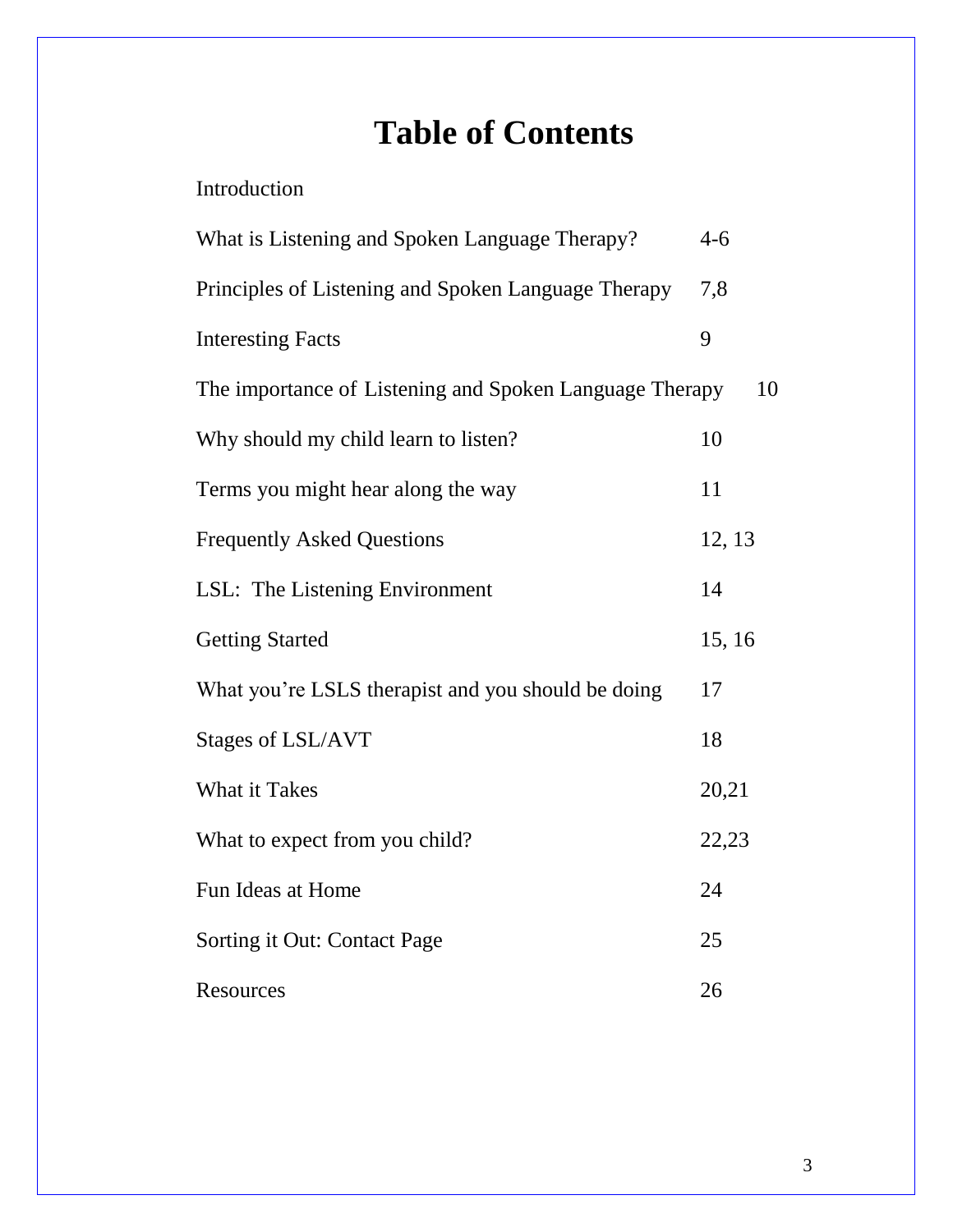## **What is Listening and Spoken Language/ Auditory-Verbal Therapy?**

LSL/AVT is specialized type of therapy designed to coach the family and teach a child to use the hearing provided by a hearing aid or a cochlear implant for understanding speech and learning to talk. The child is taught to develop hearing as an active sense so that listening becomes automatic and the child seeks out sounds in life. Hearing and active listening become an integral part of communication, recreation, socialization, education, and work.

- The philosophy of Listening and Spoken Language Therapy/ Auditory-Verbal Therapy) is for deaf and hard of hearing children to grow up in a regular learning environment, enabling them to become independent, participating, and contributing citizens in the mainstream society.
- LSL is a *parent centered* approach that encourages the use of naturalistic conversation and the use of spoken language to communicate.
- LSL is an approach that emphasizes the use of residual hearing to help children learn to *listen,* process *verbal language,* and to *speak.*
- ❖ AVT Maximizes the use of the child's aided residual hearing for the detection of sound.
- The earliest possible *identification* of hearing loss with immediate fitting with *amplification*, as well as prompt *intervention* helps to reduce the extent of language delays commonly associated with hearing impairment.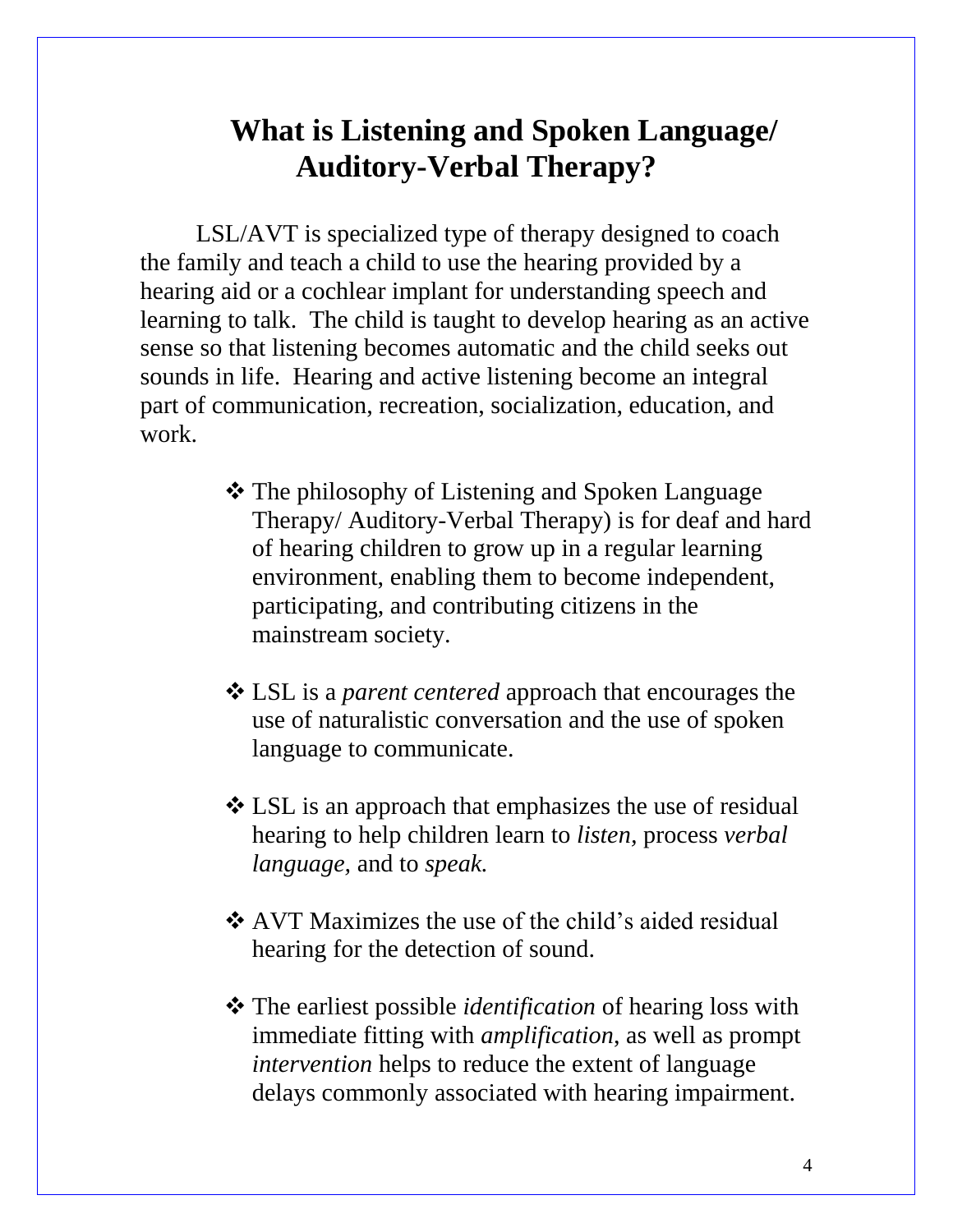# **What is Listening and Spoken Language Therapy cont.**

- LSL is based on *teaching parents/caregivers*, during their child's individual therapy sessions to emphasize residual hearing and interact with their child using the auditory-verbal approach.
- LSL encourages interaction and mainstreaming children from the beginning with normal-hearing peers.
	- o Participation in playgroups, library story hours, and attendance in community schools can provide children highly motivating natural language models.
- LSL teaches the child to develop *self-monitoring skills.*
	- o The child learns to listen to his/her own voice as well as to others during natural conversations thereby promoting natural voice quality.
- LSL follows a logical and critical set of guiding principles. The parent, therapist, and child engage in play activities that teach the child to use his or her amplified residual hearing to learn auditory-verbal communication like children with normal hearing.

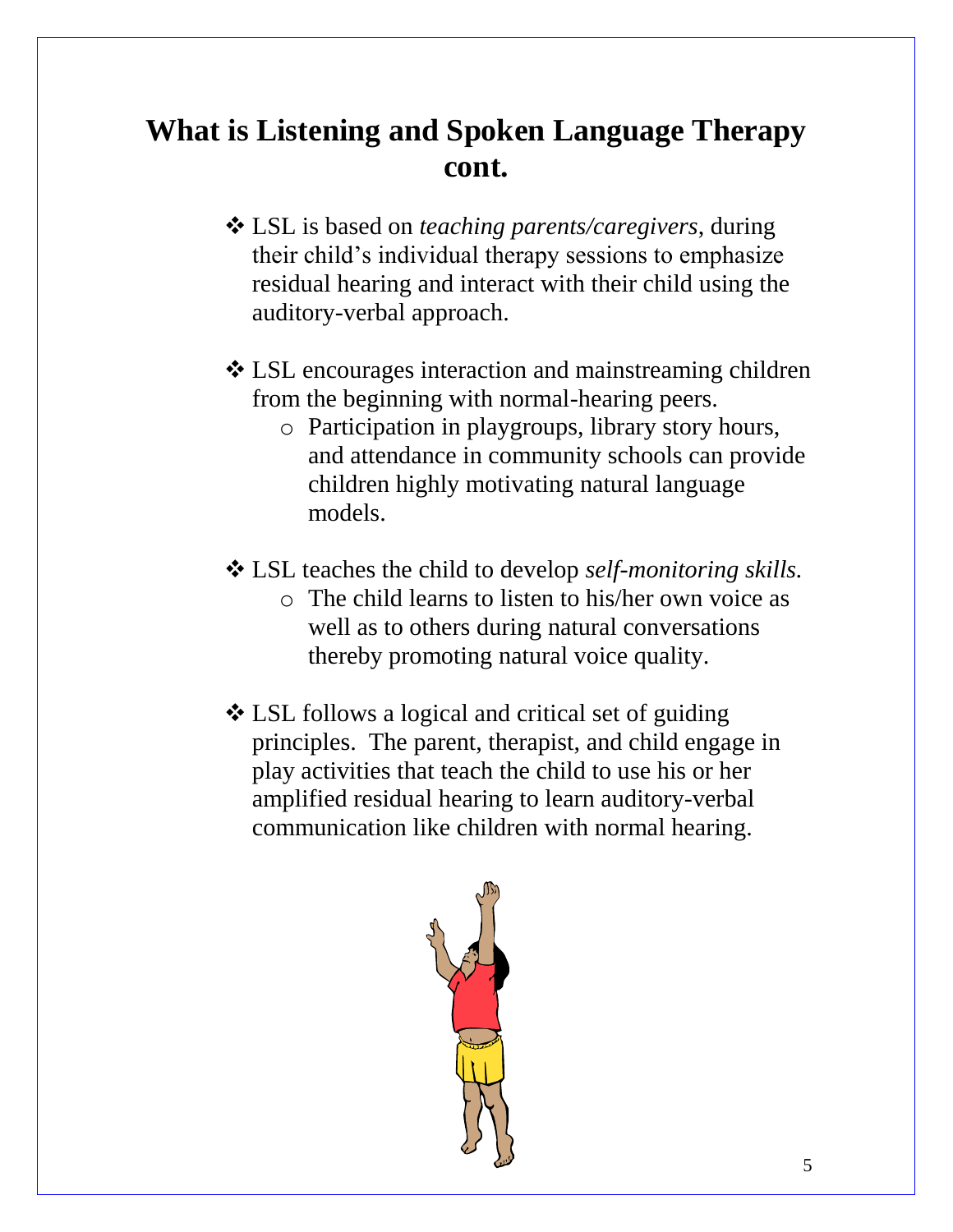# **What is LSL/AVT?**

| $LSL/AVT$ is                | $LSL/AVT$ is not                                                  |
|-----------------------------|-------------------------------------------------------------------|
| -Learning through listening | -Learning through visual cues                                     |
|                             | -High expectations for listening -Expecting the child not to hear |
| -Providing clear speech     | -Speaking to loudly or softly                                     |
| -Providing natural language | -Speaking with simple language                                    |
| -Parents as teachers        | -Parents as observers                                             |

-Individual therapy -Group instruction

-Conversation based -Drill based

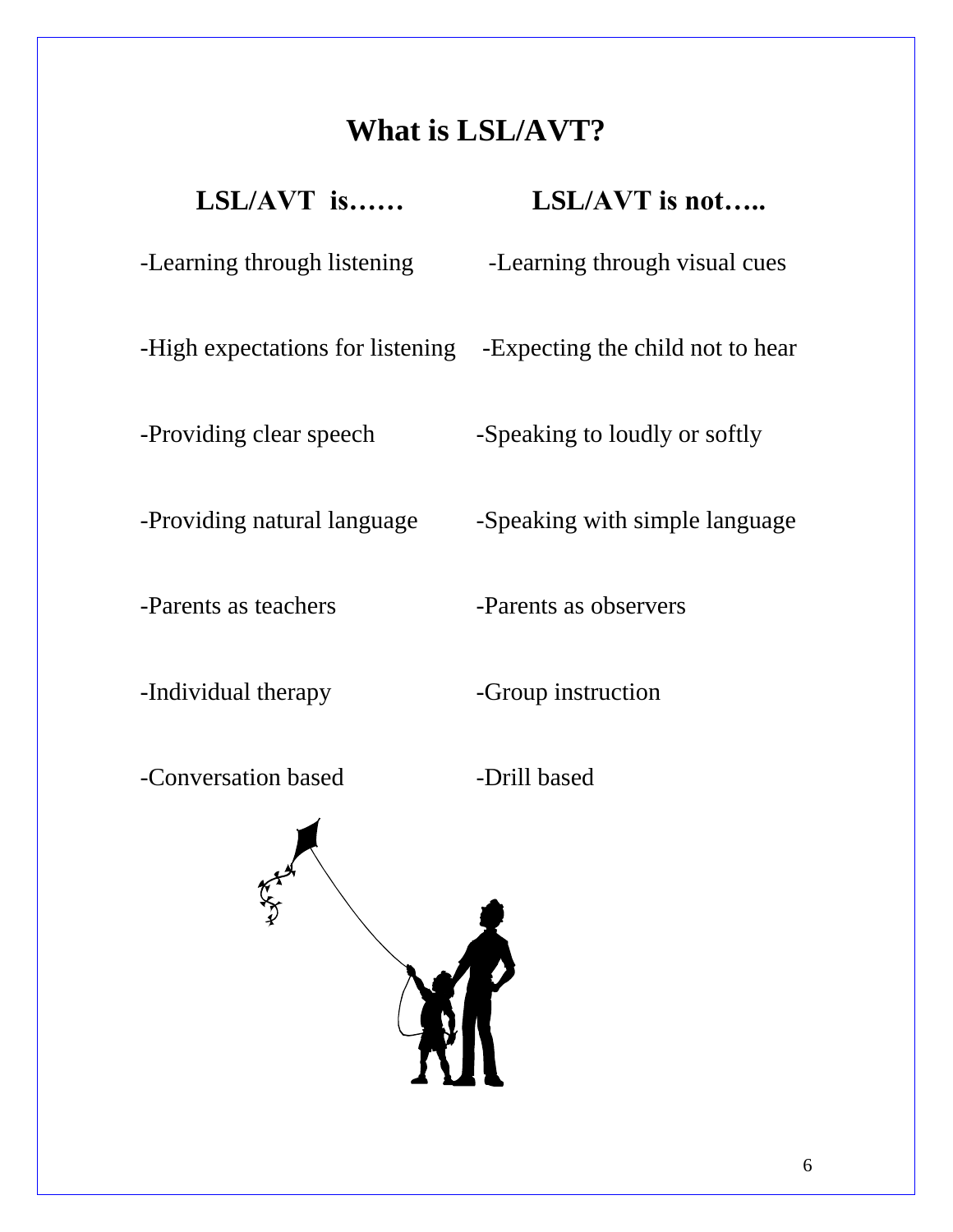## **Principles of Listening and Spoken Language**

- 1. Promote the early diagnosis of hearing loss in newborns. Infants can be fitted with hearing aids by about four weeks of age. If a newborn fails a screening, testing and diagnosis by an audiologist and the ordering hearing aids usually takes about four weeks if it all happens quickly. Do not let anyone tell you we cannot fit hearing aids on young infants.
- 2. *Principle 2:* Immediate assessment and use of appropriate state-of-the-art hearing technology to obtain maximal benefit from auditory stimulation. Children need to be appropriately fitted with optimal settings. There are still many children with hearing aids who are underamplified.
- 3. *Principle 3:* Guide and coach the parents to help their child use hearing as the primary sensory modality in developing spoken language without the use of sign or an emphasis on speech reading or lip-reading. There needs to be high expectations for listening and that need to be communicated to the parents.
- 4. *Principle 4:* Guide and coach parents as the primary facilitators of their child's listening and spoken language development through active, consistent participation in individualized Auditory Verbal Therapy. It is critical that clinicians are comfortable coaching parents and turning over the session or the activity to them so they can learn how to be great language facilitators at home.
- 5. *Principle 5:* Ensure parents can take what they have learned and integrate those strategies (e.g. language targets, vocabulary, listening strategies) into daily routines at home. Parents need to become language facilitators for their child in natural interactions that are happening within the home.
- 6. *Principle 6:* Guide and coach parents to help their child integrate listening and spoken language into all aspects of their life.
- 7. *Principle 7:* Use natural developmental patterns of audition, speech and language and cognition. Clinicians should follow typical language development and measure children's progress against typical hearing children or their typical hearing peers.
- 8. *Principle 8:* Guide and coach parents to help their children self-monitor spoken language through listening. Children will develop an auditory feedback loop where they start to selfmonitor their own speech. Around age 5-7 children start to self-correct their own speech.
- 9. *Principle 9:* Formal and informal diagnostic measures should be administered to make sure appropriate planning and progress monitoring is occurring.

From AG Bell Academy of Listening and Spoken Language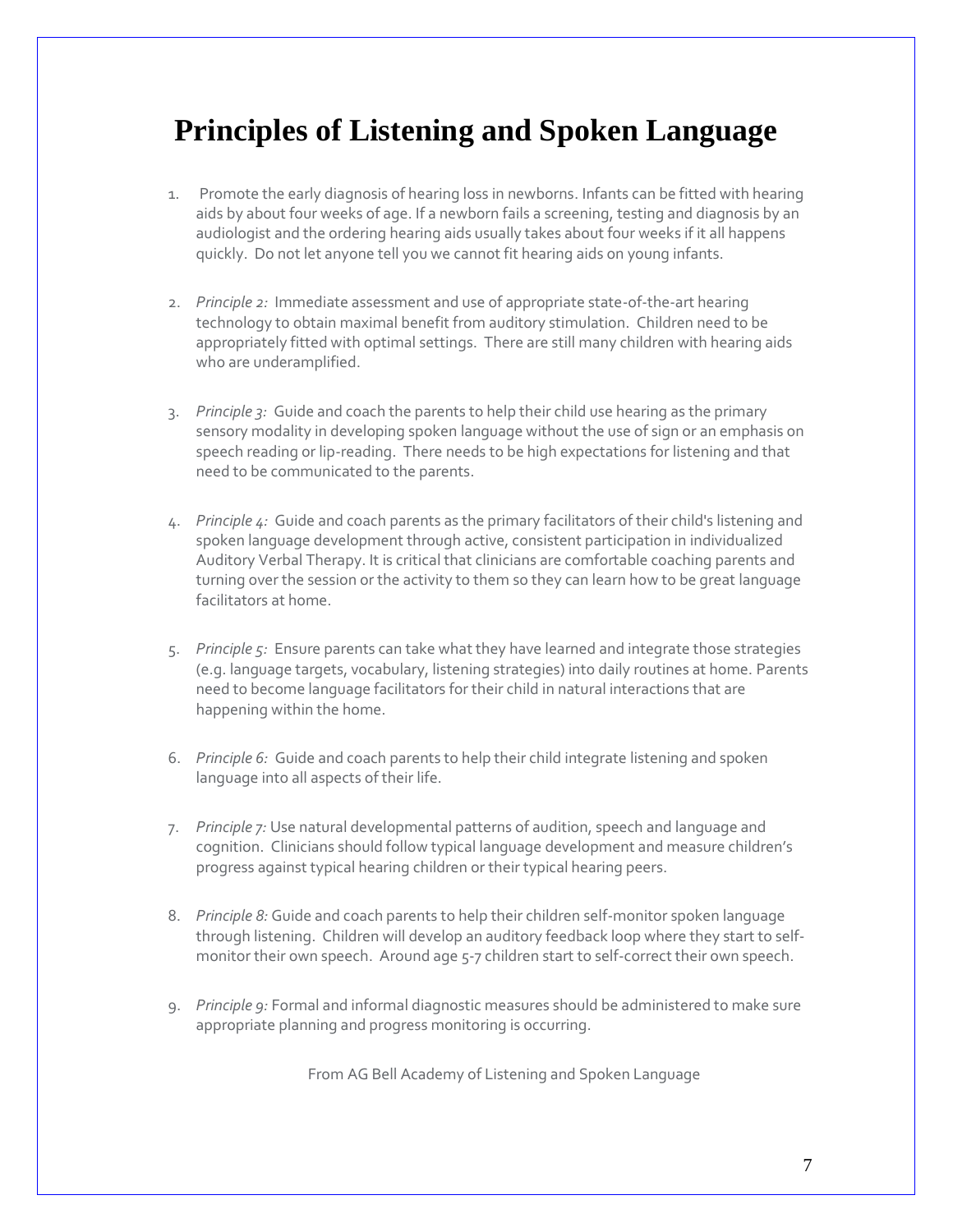### **Interesting Facts**

- $\div$  1.6% of the 39 million school age children in the U.S., 632,000 have a hearing loss.
- $\triangle$  Hearing impairment is the #1 birth defect, but most hearing-impaired children have useful residual hearing.
- $\triangle$  The majority of these children, if properly fitted with hearing technology, can detect most if not all of the speech spectrum.
- **◆** These children can learn to talk through listening, because they have been given access to spoken language.
- Listening is a major force in the development of a child's personal, social, and academic life.
- LSL/AVT can help these children develop conversational skills.
- $\hat{\mathbf{v}}$  In order to benefit from the "critical period" of development, the identification of hearing loss, use of appropriate amplification and medical technology, and stimulation of hearing must occur as early as possible.
- $\cdot$  If hearing is not accessed during the critical language learning years, a child's ability to use this information meaningfully will deteriorate.
- **❖** Current information about normal language and cognitive development provides the framework and justification for the structure of Listening and Spoken Language practice.
- \* As verbal language develops, reading skills can also develop.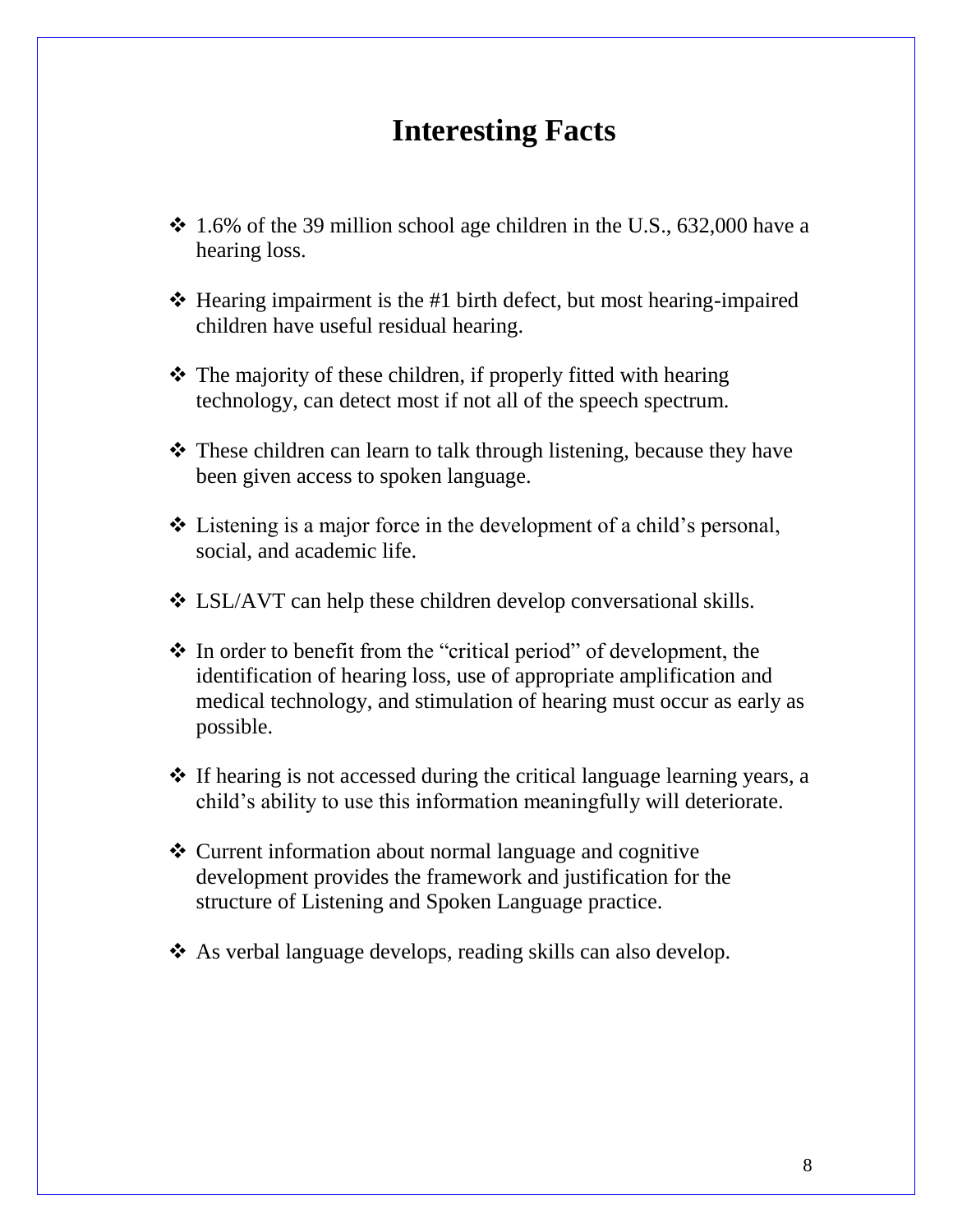# **Importance of Auditory-Verbal Therapy**

- When aided and cochlear implants programmed properly, children with even profound hearing losses can detect, most if not all, speech.
- A child who has a hearing loss need not automatically be a visual learner ( i.e. sign language), rather he/she can learn how to be an auditory learner.
- Children learn language most effectively through consistent and continual, meaningful learning interactions in a supportive environment.
- As verbal language develops, with audition, reading skills can also develop.
- ❖ Parents in LSL programs do not need to learn sign language.
- LSL/AVT uses and encourages the maximum use of hearing, and stresses listening rather than watching.
- LSL/AVT uses a team approach to therapy that allows for a more complete education environment.

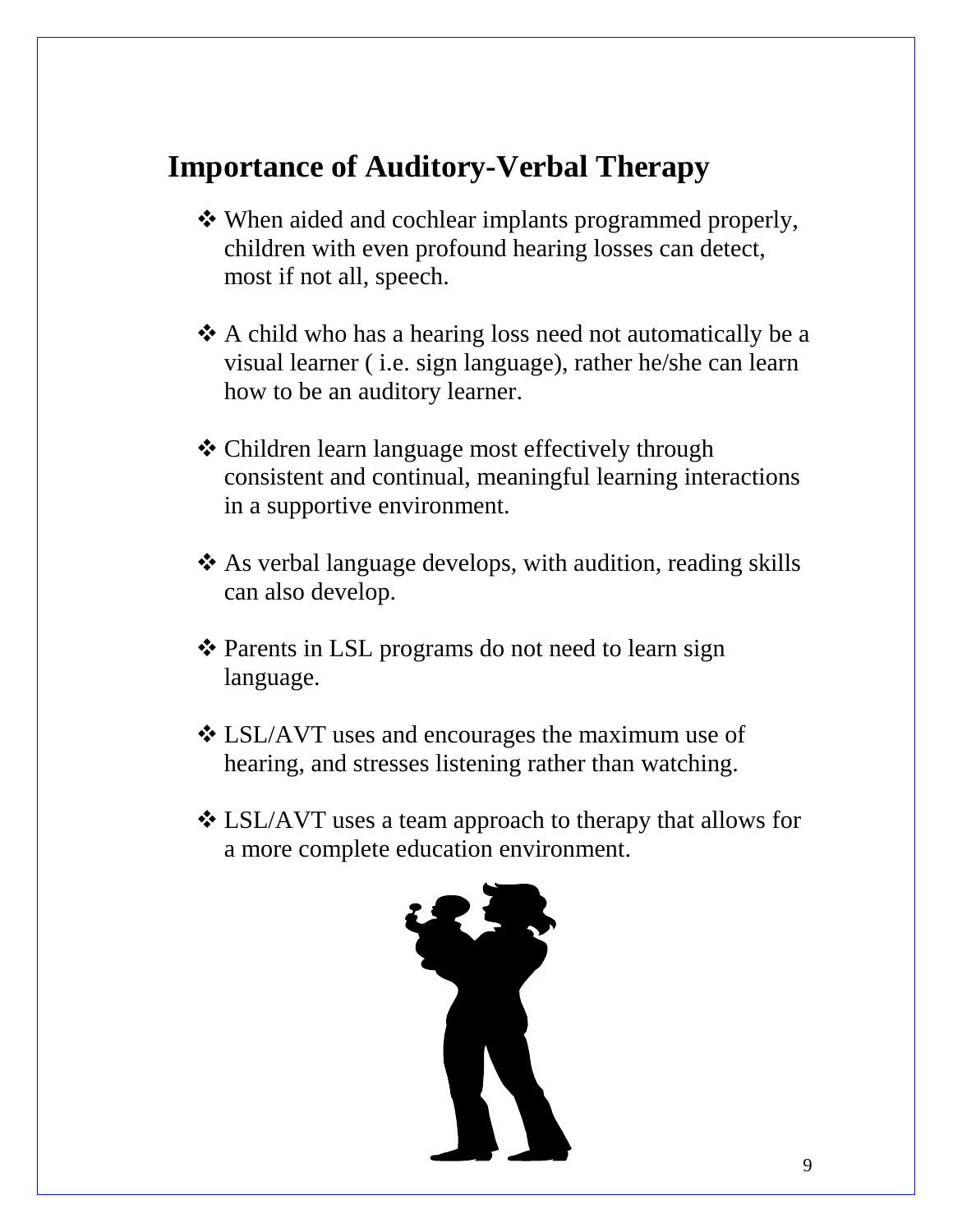### **Why Should My Child Learn to Listen?**

- Children with normal hearing learn to readily detect sounds in their environment during infancy. They listen and learn that certain sounds have certain meanings. In this way, they learn to recognize, understand and speak words. This is auditory (listening) and verbal (speaking) communication. As they grow, they continue to build their vocabulary and language skills as they interact and communicate with others.
- Children with hearing impairments can also communicate in this way, however, they need help to learn to detect and recognize sounds around them. They must be taught that listening is useful and necessary to verbally communicate.
- Children with hearing impairments **CAN LEARN TO LISTEN TOO!!**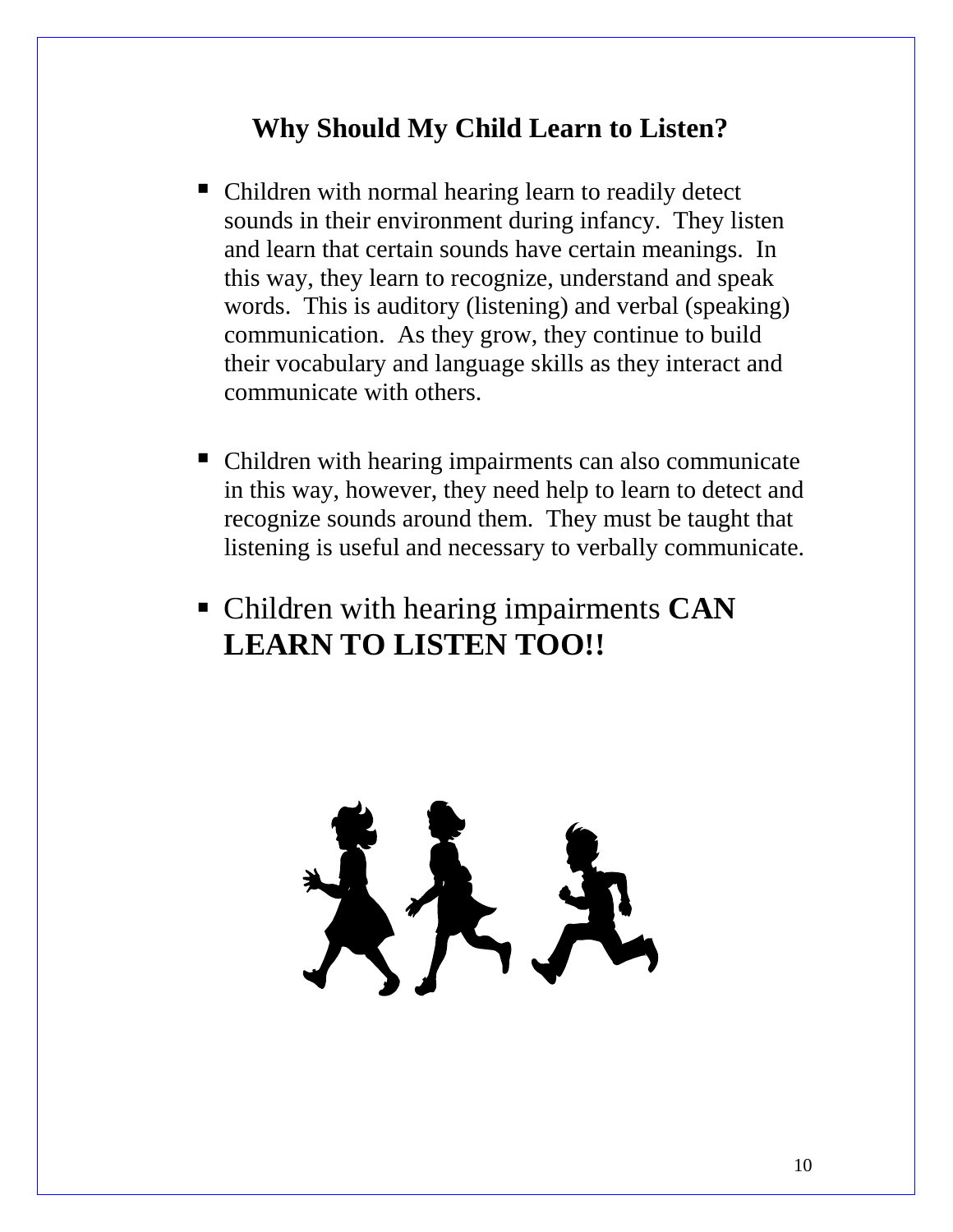## **Terms You Will Hear Along the Way with LSL/AVT**

- *Learning to Listen Sounds-* The list of sounds that are used to represent objects. For instance, "aaah" represents an airplane and "moo" represents a cow. They are used with the beginning listener.
- *Ling 6 Sound Test* A test of listening that is done periodically throughout the day where the child which requires the child to respond to 6 sounds (ah, oo, ee, sh, s, and m) presented auditorally. The child completes an action or imitates the sound when heard. These sounds represent the sounds across the frequency range for speech.
- *Modeling-* The verbal-visual demonstration of what you want the child to do, especially for imitation purposes. For instance, if you wanted the child to drop a block in a box upon hearing a sound, you *the parent* would model this for the child.
- *Suprasegmentals-* The way in which we use vocal qualities such as stress, duration, pitch, and volume, to relay the meaning being said. *Intonation*. It is with these intonation/suprasegmental changes in our speech that we are able to make a question or a statement with the same words, ( i.e. You're going to the *beach?* Or You're *going* to the beach.)
- *Critical Elements-* The parts of a message that contain the critical information in regard to comprehension of the message (i.e. *Pick up* the *blue circle after* the *red square.* This sequence has 5 critical elements)
- *Residual Hearing-* The amount of hearing an individual has at various frequencies without his/her hearing aid/cochlear implant.
- *Hearing Age-* The length of time the child has been receiving auditory input. (i.e. a 3 year old child who was born deaf, and received her cochlear implant at 2 years of age, as a hearing age of 1 year.)
- *Parentese/Motherese -* Speech used by parents/caregivers in talking with young children to help them in learning language.
- *Acoustic Highlighting-* Techniques that can be used to make speech easier to hear.
- $\triangleright$  **The Hand Cue-** is covering of the mouth (by hands, a toy, book, picture, etc.) during speaking when the child is looking directly at the face of the speaker.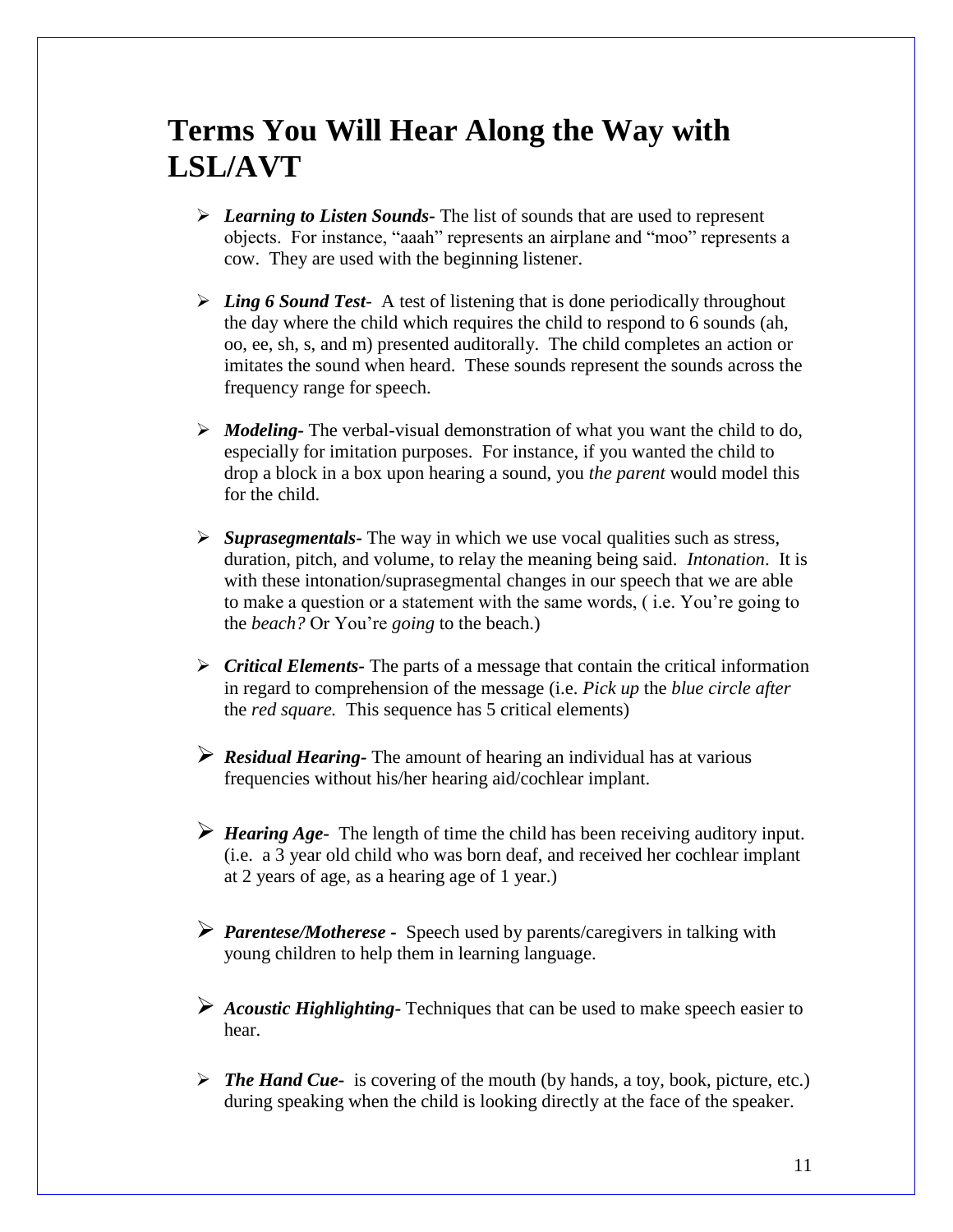## **Frequently Asked Questions …**

*How is Listening and Spoken Language therapy different from other kinds of therapy?*

- Many therapists provide services to improve communication skills of children with hearing impairments. Some therapists teach American Sign Language, while others use Total communication, Cued speech, or techniques used in their community. While the number of certified therapists are growing, there are approximately 1,0000 certified therapists in the world who are equipped for providing therapy sessions, parent training, and education services needed to maximize the child's use of hearing as a primary sense for speaking and learning at school.
- *Who provides Listening and Spoken Langauge/AVT services?*
	- $\triangleright$  Certified Listening and Spoken Language therapists are specially trained for this. Some therapists are not certified but do follow the principles of LSL/AVT and have received specialized training in its approach. Talking to a prospective therapist will let you know his or her beliefs and practices; meeting children and parents from various programs will help you assess the appropriateness of a program for your child.

*Why aren't LSL/AVT services offered at my child's school?*

- $\triangleright$  Compared to other communication and teaching methods for deaf children, LSL/AVT management is relatively new. However, interest in mainstreamed services and auditory learning environments for hearing impaired children is growing with the advent of hearing aids with built-in FM receivers, cochlear implants, and classroom amplification systems. Many teachers of the hearing impaired were trained before Auditory-Verbal management was understood and are unfamiliar with it. A critical role of the LSL therapist is to provide support services for school staff to meet the educational needs of each child. These can include classroom observations, in-services recommendations for language and curriculum modification, demonstration teaching sessions, etc
- *Can Listening and Spoken Languagel services be used in conjunction with other methods?*

 $\triangleright$  The LSL philosophy is a set of principles designed to be followed to achieve maximum use of hearing for learning. It does not use formalized visual communication systems such as sign language and cued speech. Research has shown that children who do not use sign language develop more *sophisticated use of their hearing and speaking skills.* Modifications to this approach are recommended on a case by case basis, taking the child, family, and community factors into account.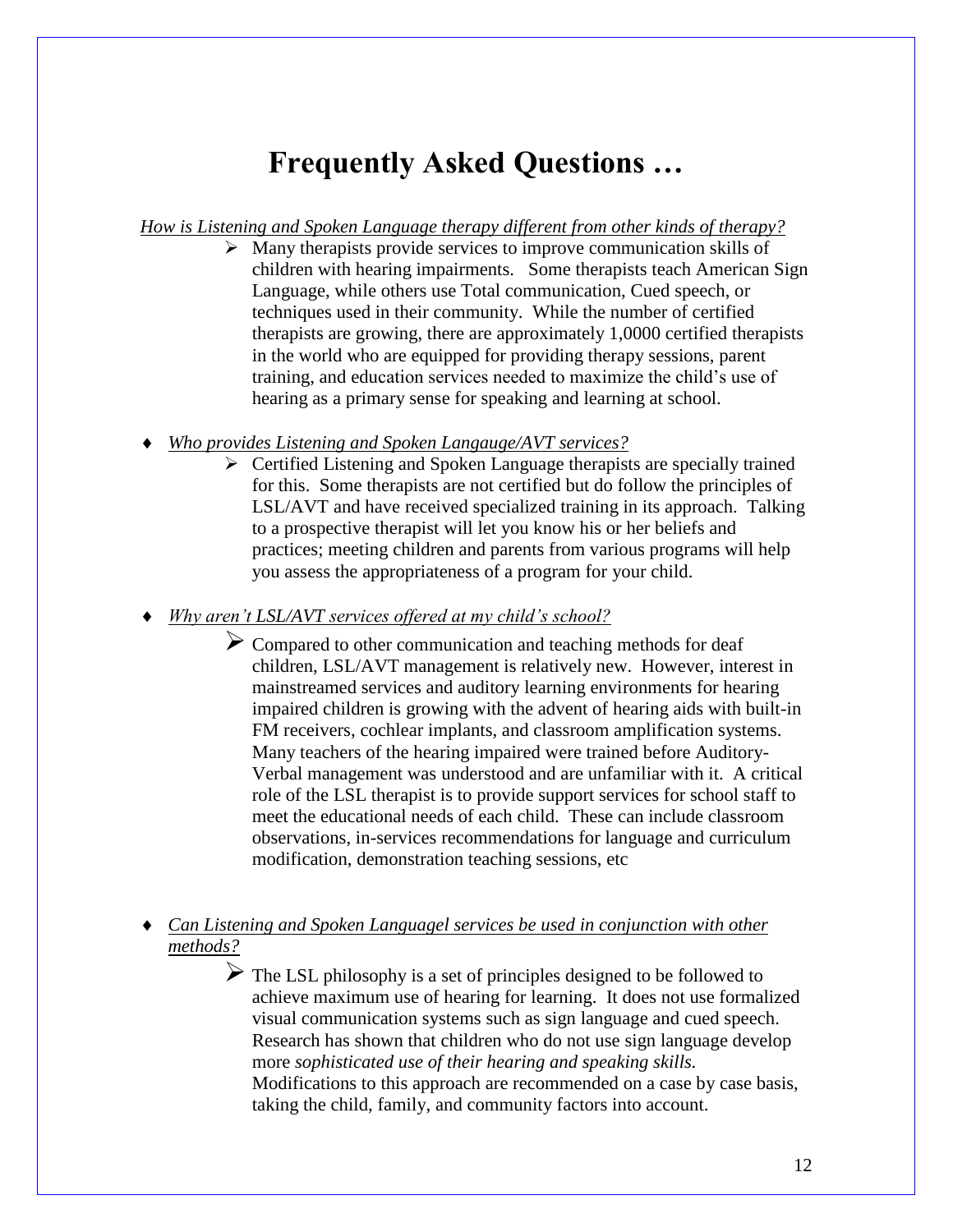- *What age is best to begin Listening and Spoken Language Therapy?*
	- $\triangleright$  No infant is too young to work with. As soon as the infant has been fitted with hearing technology, therapy should begin. Because the human brain learns most rapidly in infancy, these important years should be capitalized on by starting therapy and parent training immediately.
- *How often should a child go to therapy?*
	- $\triangleright$  In many cities, children receive one or two, hour-long sessions each week. Children and their parents participate in the sessions with the therapists. Families who are limited by distance may receive sessions thru Telehealth (using a computer/camera web-based platform). The amount of therapy the child receives is not the main factor in a child's progress; rather it is the amount of time the parents spend engaging their child in verbal dialogue and language learning!
	- *Is therapy covered by insurance?*
		- $\triangleright$  This often depends on the credentials of the therapist, the insurance policy, and the state where the policy is in effect. Some policies are more likely to pay for therapy with hearing aid users. Some will pay for therapy only to restore speech/language/hearing functions, which were lost through injury or illness; others pay if the child was born with a hearing loss.

#### *What results can be achieved by using Listening and Spoken Language Therapy/AVTt?*

 With Newborn Hearing Screenings and early identification; more and more children and their families are receiving therapy in infancy. Many of these children and families develop typical listening, language and natural sounding speech by the time they are entering preschool and kindergarten. A large majority of children who integrate listening and spoken language into their personality are reported to have perceived themselves as fully integrated into the hearing community, received a mainstreamed education, did not use sign language, used the telephone to send and receive messages, attended mainstreamed universities, and pursued careers of their choice. Results of LSL/AVT vary with the age of the child, presence of multiple disorders, parent participation, availability of appropriate services, type of educational programs, and other factors. The goal of Listening and Spoken Language Therapy is to maximize the child's use of hearing. Each child responds to this in a unique manner.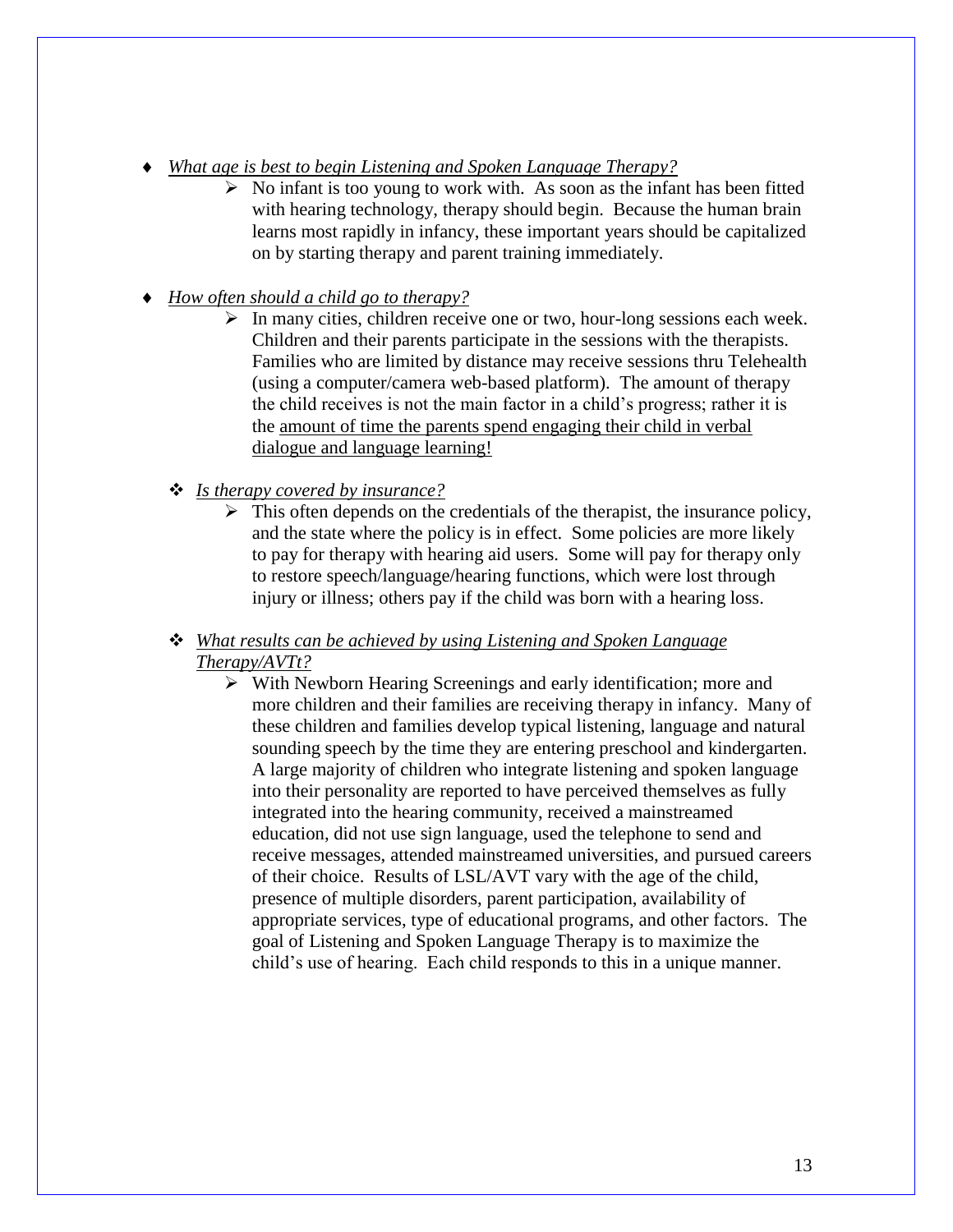### **What is a Listening and Spoken Language Therapist?**

- Listening and Spoken Language therapists are professionals who have been trained in one or more of the disciplines of speech pathology, audiology, and education of the deaf.
- They recommend a Listening and Spoken Language treatment plan as the first option for developing a speech, language, and education program for hearing-impaired children.
- LSL therapists seize the auditory component of any life experience and promote and develop the use of sound for speaking and understanding spoken language.
- LSL therapists have expertise in the use of acoustic emphasis of speech sounds and language patterns for the purpose of maximizing the hearing-impaired child's verbal development.
- The guiding principle applied by an LSL therapist is that all therapeutic and education decisions lead to the hearing-impaired person's maximum participation in the hearing-speaking society.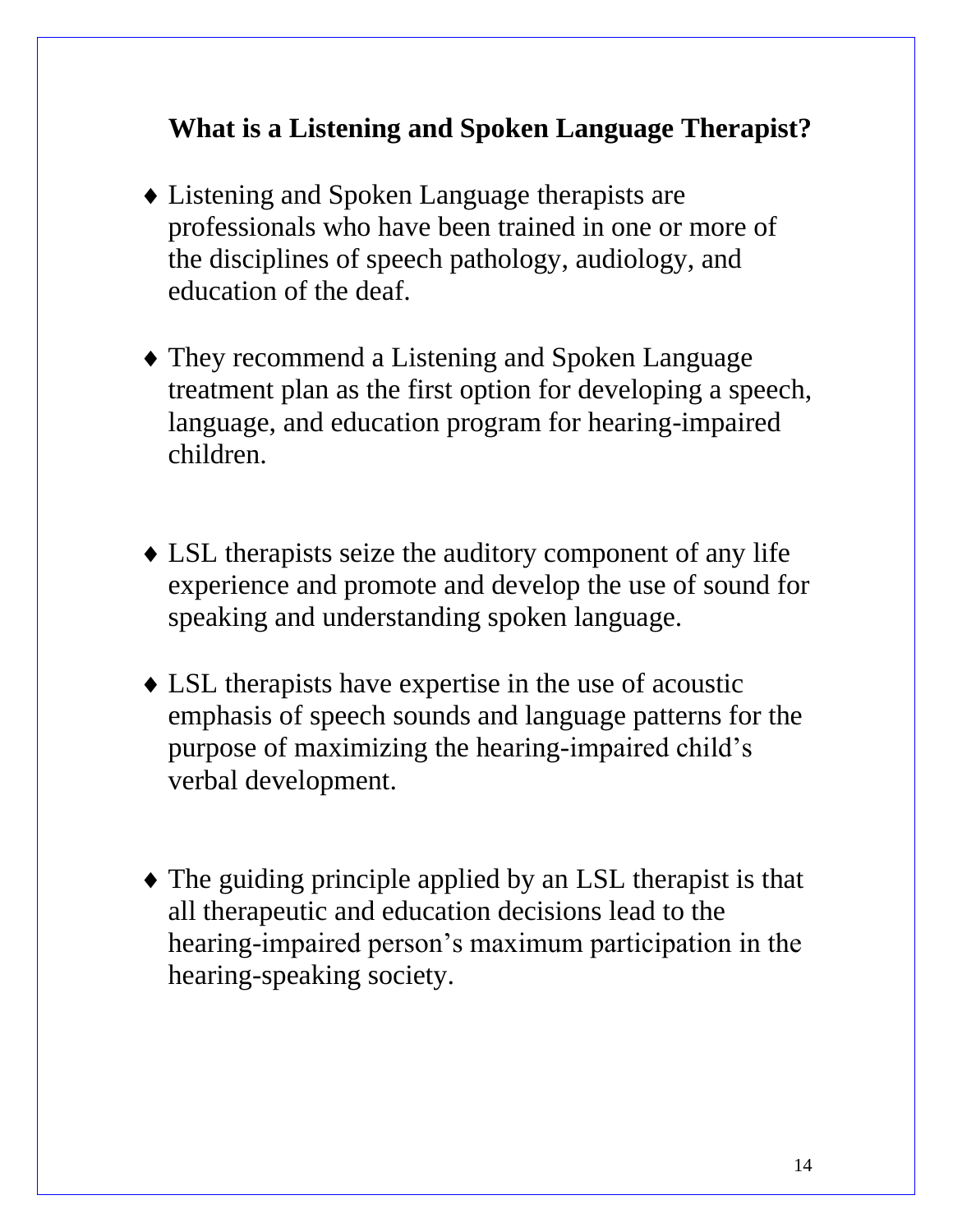## **LSL/AVT: The Listening Environment**

- Speak close to your child's hearing aid or cochlear implant microphone.
- Speak in a quiet voice, at regular volume: raising the volume of your voice can often distort speech, making it more difficult to understand.
- Use a slightly slower speaking rate.
- Minimize all background noise; turn off window air conditioner units, fans, TV, radio's, etc..
- Use speech that is repetitive and rich in melody, expression, and rhythm.
- Use acoustic highlighting techniques to enhance the audibility of spoken language.
- Use an FM system whenever possible in background noise.

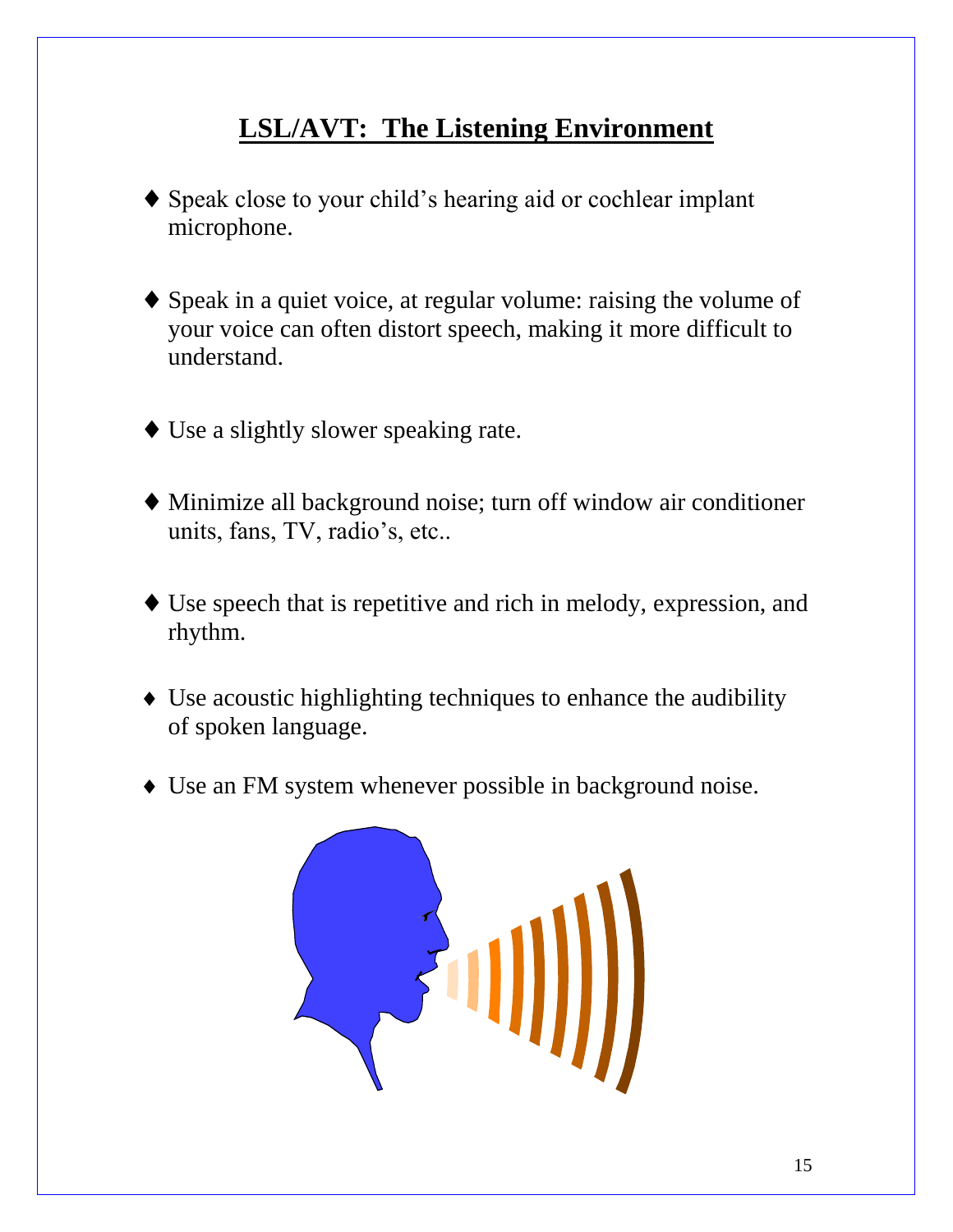# **Getting Started**

Complete the **Ling 6** sound test **3** times a day to ensure the hearing aid or cochlear implant is working correctly. **Ling 6 sounds are : "ah, ooo, eee, m, sh, s."**

### **Learning to Listen Sounds, Words and Phrases:**

| Vehicles:                                       |                |                               |                   |                                              |                                  |  |
|-------------------------------------------------|----------------|-------------------------------|-------------------|----------------------------------------------|----------------------------------|--|
| Boat: puh puh puh                               |                | Car: brrrr. Beep beep         |                   |                                              | train: choo choo/woowoo          |  |
| Bus: buh buh buh                                |                | Airplane: aaaahhh             |                   | Motorcylce: vrin vrin/rin, rin               |                                  |  |
| Truck: brrr honk/naanaa                         |                | Ambulance: weeow, weeow       |                   |                                              |                                  |  |
| <b>Animal Sounds:</b>                           |                |                               |                   |                                              |                                  |  |
| Cow: moo                                        |                | bird: chirp/ whistle          |                   | frog: jump jump                              | fish: swish, swish               |  |
| Cat: meoww                                      | dog: ruff ruff |                               | duck: quack-quack |                                              | chicken:bak bak/cluck            |  |
| Pig: oink oink                                  | lamb: baaaah   |                               |                   | horse: neigh &                               | monkey: ee-ee-ee                 |  |
| Turkey: gobble-gobble                           |                |                               |                   |                                              | Tongue click rabbit: hop-hop-hop |  |
| Rooster: cock-a-doodle-doo                      |                |                               |                   |                                              |                                  |  |
| People/Miscellaneous:                           |                |                               |                   |                                              |                                  |  |
| Santa Claus: ho-ho-ho                           |                | Clown: ha-ha-ha               |                   | Cowboy: ya hoo, yee ha                       |                                  |  |
| Telephone: ring ring                            |                | Clock: tick-tock              |                   |                                              | Spinning things: round and round |  |
|                                                 |                |                               |                   |                                              |                                  |  |
| <b>Action Words/ Phrases</b>                    |                | <b>Adjectives</b><br>it's hot |                   | <b>Nouns</b><br>the clock goes tick-tock     |                                  |  |
| Pop-pop the bubbles<br>Wake-up                  |                | it's all gone                 |                   | hi baby                                      |                                  |  |
| Close the door                                  |                | it's dirty                    |                   |                                              |                                  |  |
| Open the box                                    |                | it's soft                     |                   | the ghost says boooo<br>I'm mommy, I'm daddy |                                  |  |
| Sit-down                                        |                | it's broken                   |                   | that's my shoe                               |                                  |  |
| Sh-sh go to sleep                               |                | it's wet                      |                   | that's my shoe                               |                                  |  |
| Wash-wash your hands                            |                | it's missing                  |                   |                                              | that's my eye, nose, mouth, etc  |  |
| Blow-blow the feather                           |                | that's funny                  |                   |                                              |                                  |  |
| Walk-walk-walk                                  |                | pretty flower                 |                   |                                              |                                  |  |
| Bounce-bounce the ball                          |                |                               |                   |                                              |                                  |  |
| Up-up-up the stairs, blocks etc                 |                |                               |                   |                                              |                                  |  |
| It goes round and round (top, wheels, pinwheel) |                |                               |                   |                                              |                                  |  |
| Wave bye-bye                                    |                |                               |                   |                                              |                                  |  |
| Cut-cut the (banana, paper, etc)                |                |                               |                   |                                              |                                  |  |
| Brush your hair, teeth                          |                |                               |                   |                                              |                                  |  |
| Stand up                                        |                |                               |                   |                                              |                                  |  |
| Get the (object)                                |                |                               |                   |                                              |                                  |  |
| Stretch                                         |                |                               |                   |                                              |                                  |  |
| Open your eyes                                  |                |                               |                   |                                              |                                  |  |
|                                                 |                |                               |                   |                                              |                                  |  |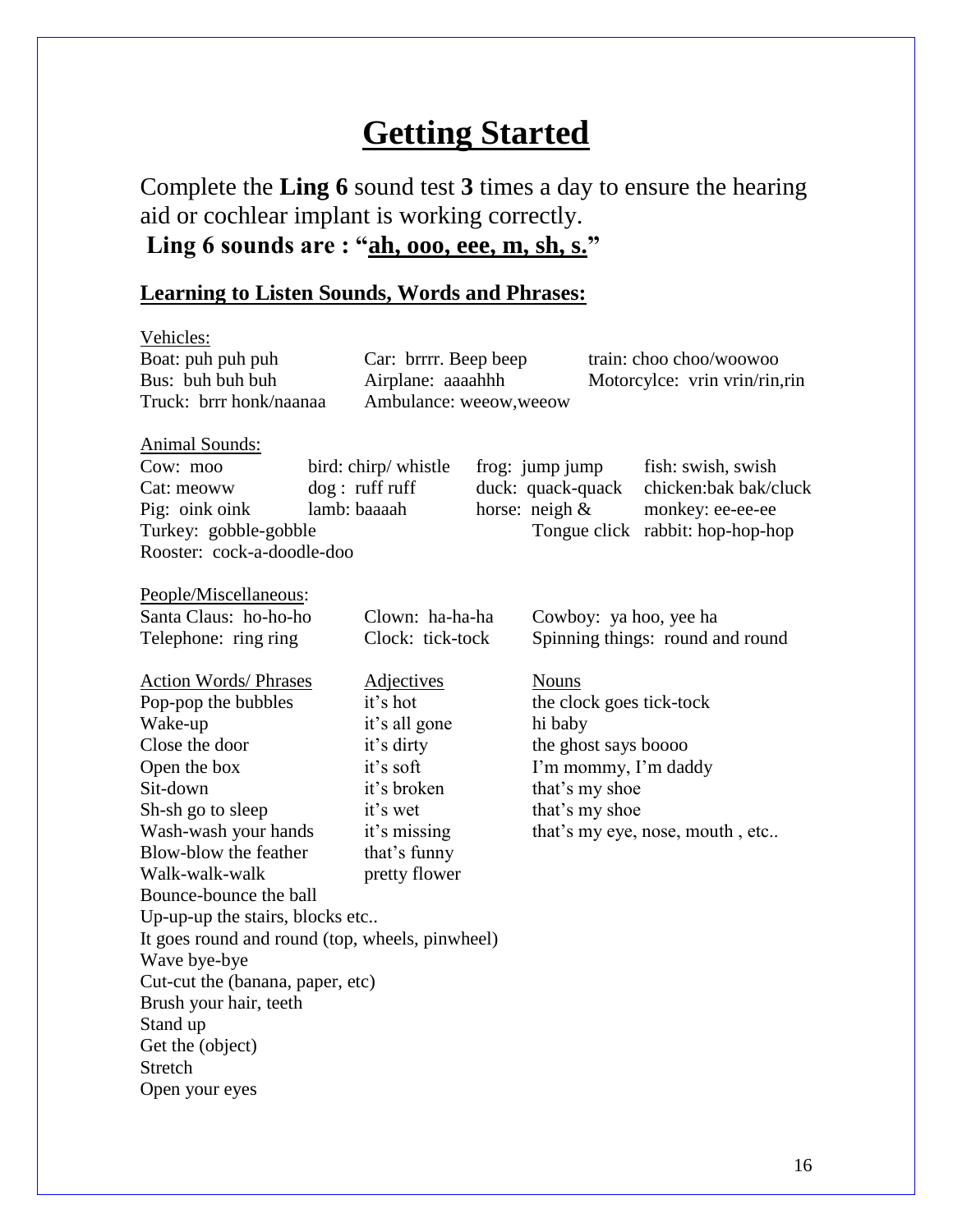#### **Learning to Listen Sounds, Words and Phrases: CONT.**

Expressive phrases:

Bye-bye no-no don't touch that's hot pour it in Uh-oh uh-oh, he fell b-r-r-r that's cold help please! Where's... that's pretty help me that's all Look at that m-m-m that's good I want more no, no! It's too heavy more please! Thank you you're welcome I want a …. Let's clean up what a mess see you later

"Learning to Listen Sounds, words and phrases" adapted from the work of:

Warren Estabrooks, B.A., M.Ed., Cert. AVT Judith Simser, B.Ed, Cert. AVT Clinical Director Aural Habilitation Program Auditory-Verbal Therapy Program Children's Hospital Eastern Ontario North York General Hospital Ottawa, Ontario, Canada Toronto, Ontario, Canada





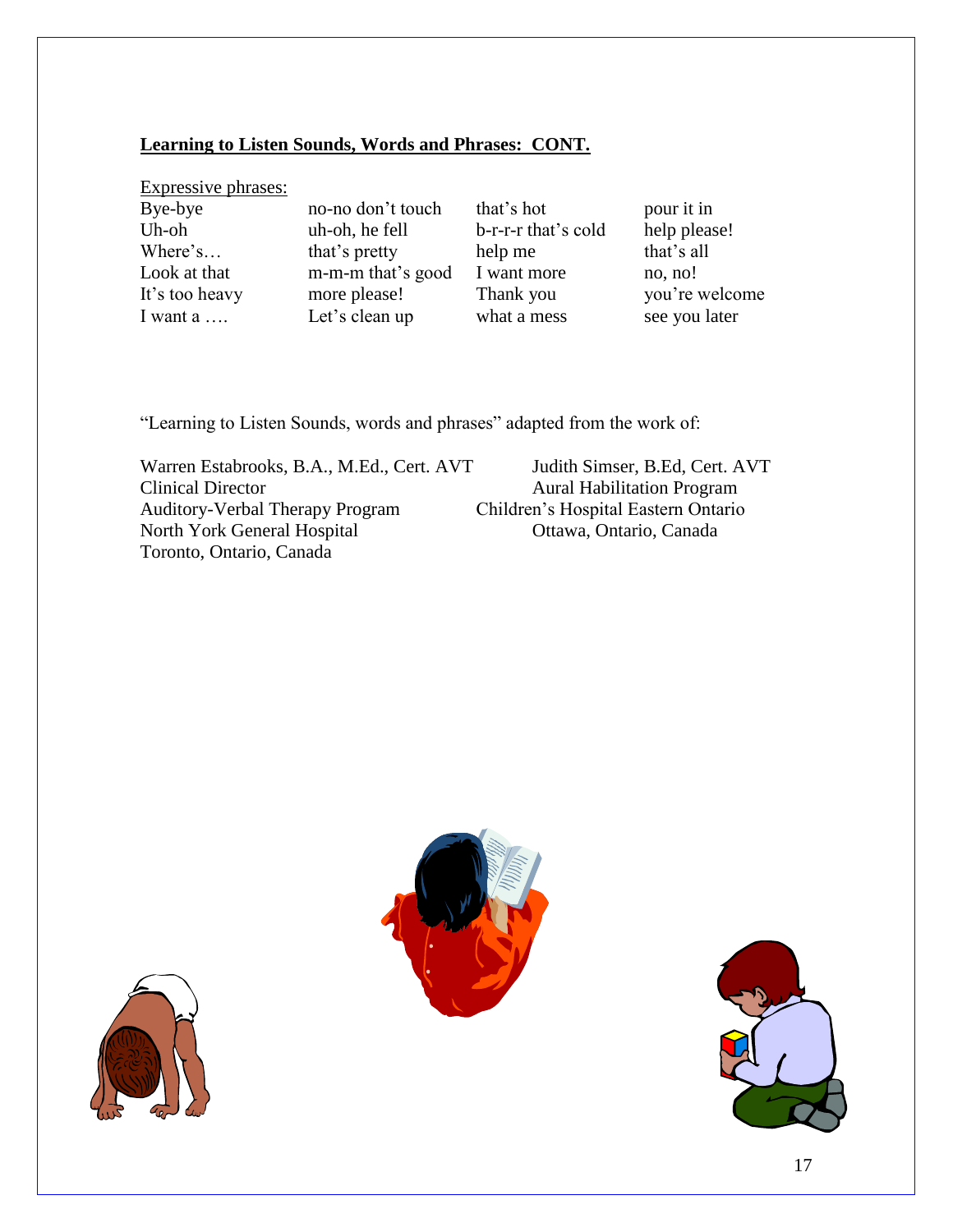### **What your A-V therapist and you should be doing…..**

### **A Parent's Guide: Ages 0-6**

#### **Normal Speech and Language Development**

Encourage speech and language!

- Talk naturally with your child, speaking without exaggerated facial (particularly mouth and tongue) movements and without the use of sign language.
- Emphasize the sounds of speech used with your child in the way that mothers do with hearing infants who are learning to talk (motherese).
- Understand normal child language and speech development
- Take turns in therapy to give your child time to process what was said and time to respond.
- Encourage your child to use babbling and jargon as normal hearing infants do.

#### **Learning Behaviors**

Point out behaviors that indicate that your child is using sound for learning.

- Note to you the evidence that your child perceived some aspect of a speech or other sound signal whenever your child makes an auditory response.
- Help your child know that you expect a response to sound.
- Allow your child time to respond to sound. (PAUSE TIME)

#### **Program management and Planning**

Helps you to understand the Auditory-Verbal goals and procedures.

- Emphasize that primary therapeutic goal is training your child to be aware of, attend to, and use sound.
- Keep accurate notes and /or videotaped records of your child's progress.
- Use information about normal hearing children's language and speech development when discussing your child's progress.
- Coordinate services with other professionals who may be involved with your child.

The Auditory/Verbal Network, Inc. February 1998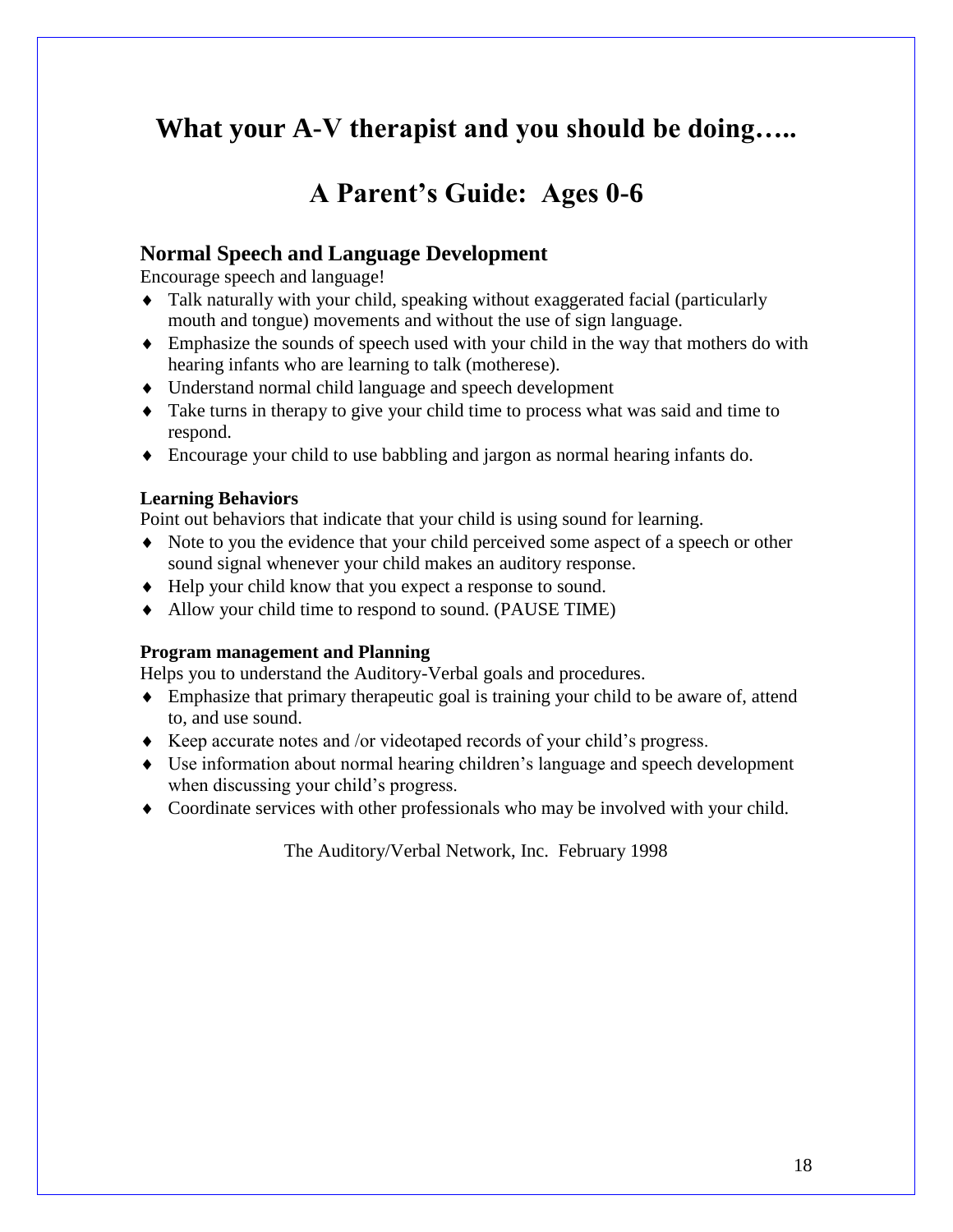# **Stages of AVT…**

Auditory-Verbal sessions progress through the following stages:

- After accessing the ability to hear speech, either through hearing aids or a cochlear implant, the child is assisted in developing auditory, language, and speech skills in a near normal manner.
- The Child then learns to develop receptive language, allowing the child to understand spoken language.
- Once the child has a strong auditory and receptive language base, expressive or spoken language will spontaneously follow.

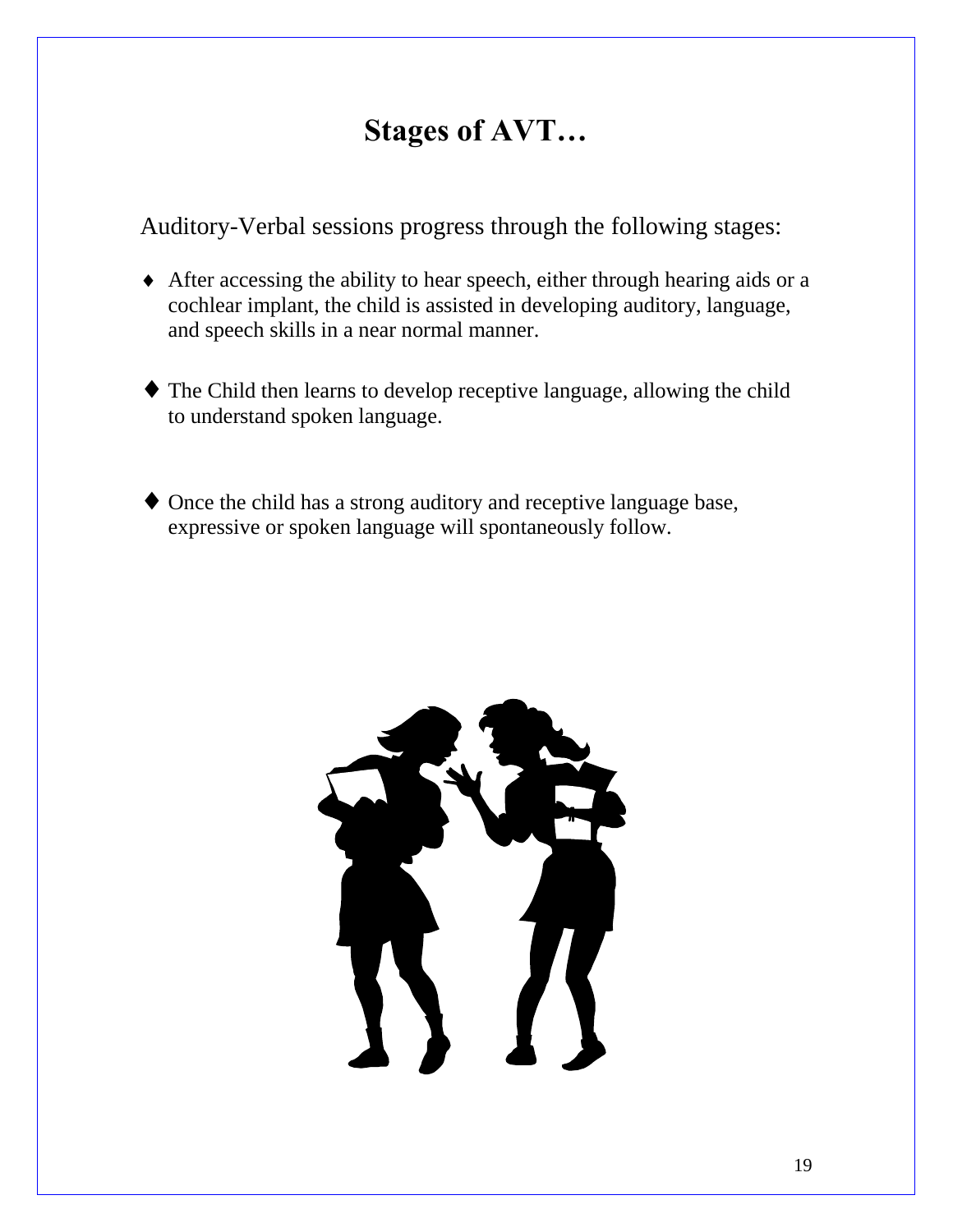### **Listening and Spoken Language Therapy: What it takes !!**

Listening and Spoken Language therapy allows you to guide your child to integrate hearing, language, and spontaneous speech into his/her personality. Through play and active involvement in everyday situation, listening can become a way of life. (Pollack 1985: Estabrooks & Samson 1992). Listening and Spoken Language therapy places a strong emphasis on detection of the hearing loss early, early fitting of hearing aids, continuing diagnostic therapy, and a strong partnership between the family and the professionals.

#### Building the foundation of learning to listening requires:

- 1. Wearing the hearing aids/ cochlear implant throughout all waking hours.
- 2. Checking the child's hearing aids/ cochlear implant multiple times throughout the day. This can be done through acoustics, like the Ling 6 sounds, and behavioral checks, does your child turn when called, respond consistently from day to day?
- 3. Using clear well-articulated speech when around the child
- 4. Reducing any background noise in the child's listening in environment.

#### **Parent/ Caregiver requirements for successful listening and spoken language therapy.:**

- Bring a **notebook** to all therapy sessions; a three-ring binder with pockets and dividers will help to stay organized. This is used for you to record new goals, ideas for home activities, and used also to record your child's progress throughout the week.
- An **experience book** is used to record your daily activities with your child; this can be a photo album, scrapbook, even a notebook. It is used to look back on activities of the week, to discuss past experiences and also to encourage you to discuss daily activities. Often, with the beginning child, you may simply draw a stick figure or pictures, even small objects of where you went, or activities you did that day. Later with progress, you or your child may write small subheadings with pictures or stories. Families have found using their phone to record the day's activities also is a great way to allow another family member to hear about their day!
- You will be asked to plan a few activities often and bring them to therapy, this enables you to think openly and freely about your child's goals and new ways you can work toward meeting them.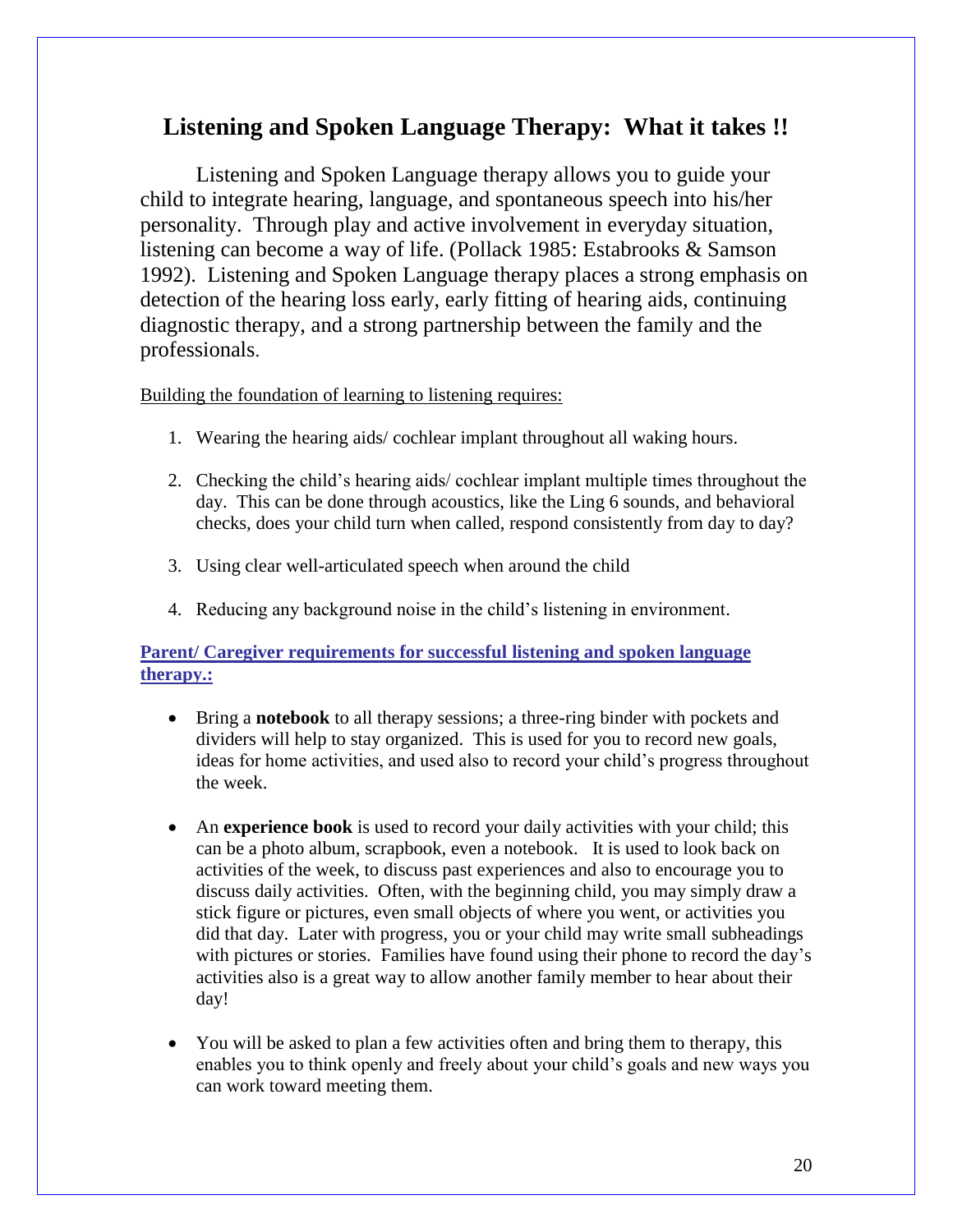You will interact with activities during the therapy session. My goal is to guide,coach, and teach you, the parent/caregiver, to help your child listen to the best of their ability. You are the primary teacher for your child with auditoryverbal therapy.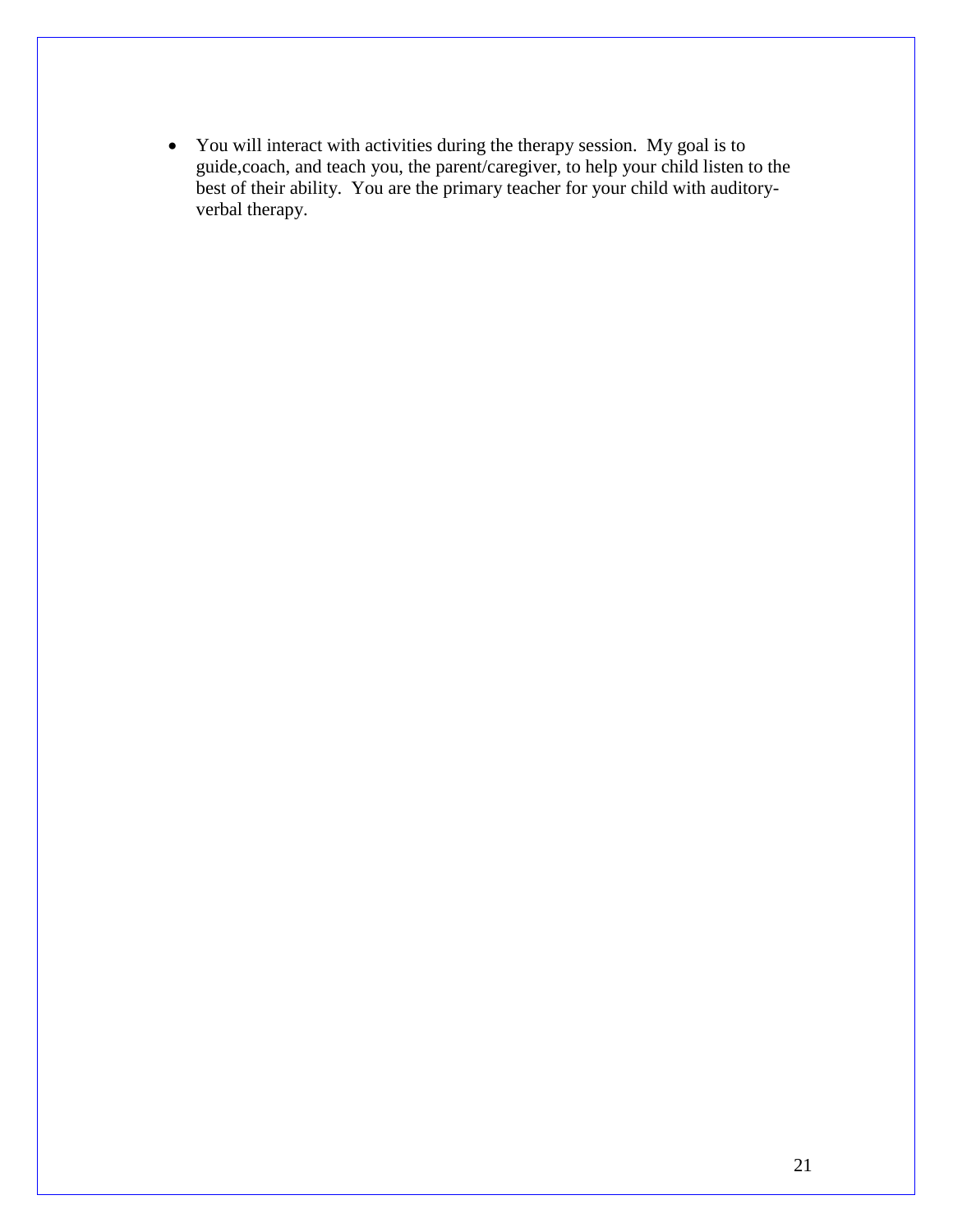# **What To Expect From Your Child**

### During the First Year

- Follow simple one step commands
- Develop object permanence; understand that an object continues to exist even when they can no longer see it.
- **❖** Vocalizes when spoken to
- $\triangleleft$  Turns to localize where sound is coming from
- Talks to mirrors and toys
- ◆ Quiets when wearing hearing aids, and is noisy when they are off
- \* Reacts to hearing a loud sound by smiling, quieting, or being still
- $\triangleleft$  Responds to noise-making toys
- \* Responds to environmental sounds (doorbells, telephones, knocking, barking, etc.)
- $\triangle$  Responds to their name when called from a distance
- $\triangleleft$  Reacts when a noise suddenly stops
- $\triangle$  Indicates that they heard something, usually by pointing to ear, cochlear implant, hearing aids or looking puzzled.

Activities to Encourage your Child's Language Development

- Talk to your child constantly, realizing that he/she **can** hear you
- $\triangleleft$  Respond to your child's coos, gurgles, and babbling
- \* Talk to your child as you care for him or her throughout the day (diapering, getting dressed, fixing meals, trips to stores)
- $\triangle$  Read colorful books to your child; talk about what is happing in the pictures.
- Tell nursery rhymes and sing songs
- Teach your child the names of everyday items and familiar people with a lot of repetition
- Take your child with you to new places and situations
- Play simple games with your child such as "peek-a-boo" and "pat-acake"
- Cover their favorite toys (while they are watching) and wait for responses
- Give your child toys that make different noises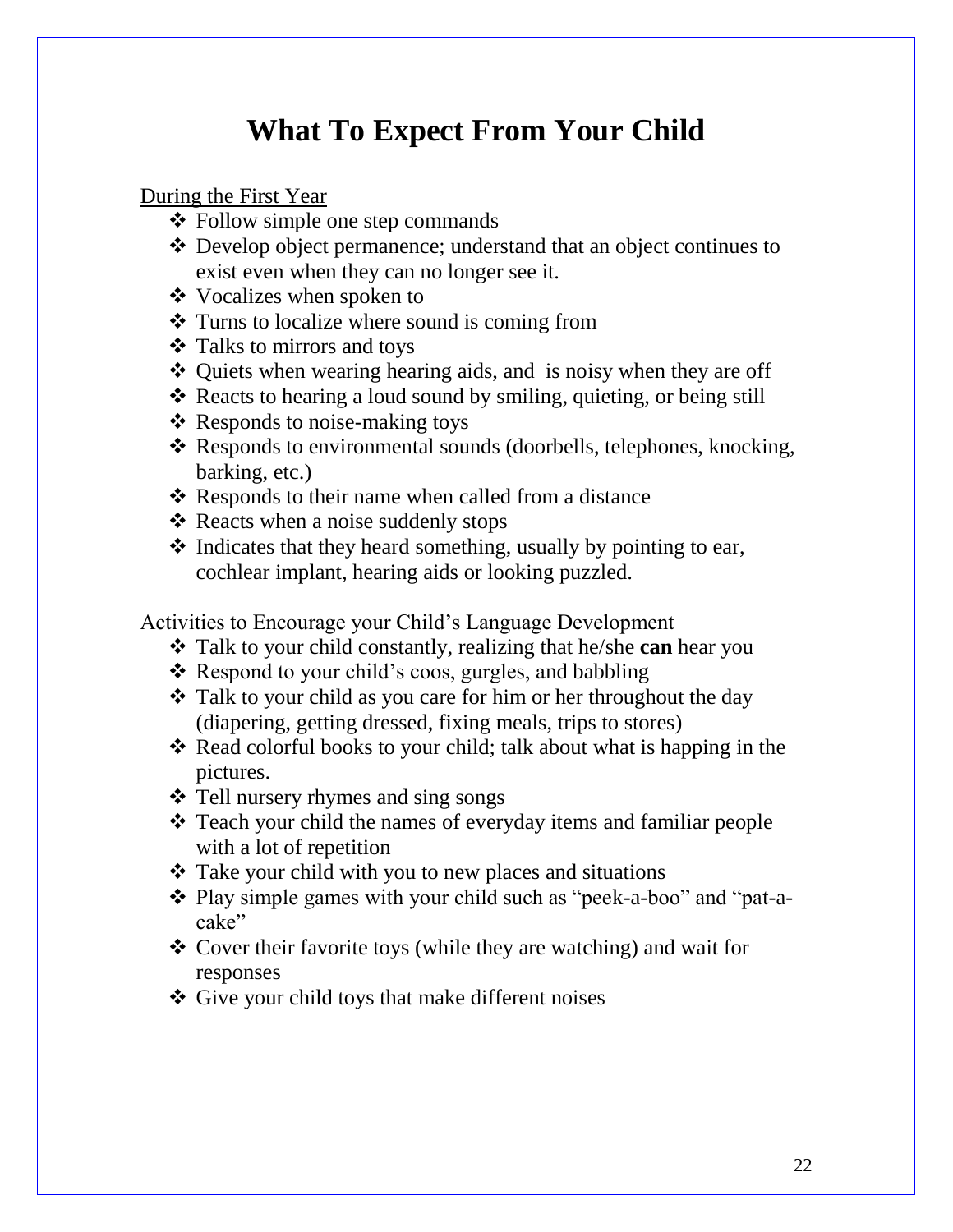More advanced expectations

- Stop an activity in response to "no"
- Identify and use words with different number of syllables
- Match similar objects
- Identify facial features (eyes, nose, mouth, hair)
- Imitate a variety of speech babble

Activities to encourage your Child's language

- **❖** Reward and encourage early efforts at saying new words
- Talk to your baby about everything you're doing while you are with him/her
- $\cdot$  Talk about new situation before you go, while you are there, and again when you are home
- Look at your child when he or she talks to you
- $\triangle$  Describe what your child is doing, feeling, hearing
- Let your child listen to children's tapes and CD's
- Praise your child's efforts to communicate
- ❖ Repeat new words over and over
- Take your child on "listening walks"
- Let your child tell you answers to simple questions
- $\triangle$  Read books every day, as parts of routines as well
- Listen attentively when your child talks to you
- Describe what you are doing, planning, thinking
- $\triangle$  Have the child deliver simple messages for you
- $\triangle$  Ask questions to get your child to think and talk
- Show the child you understand what he or she says bye answering, smiling, nodding your head
- Expand what the; child says, if he or she says, "more juice", you say, "Alex wants more juice."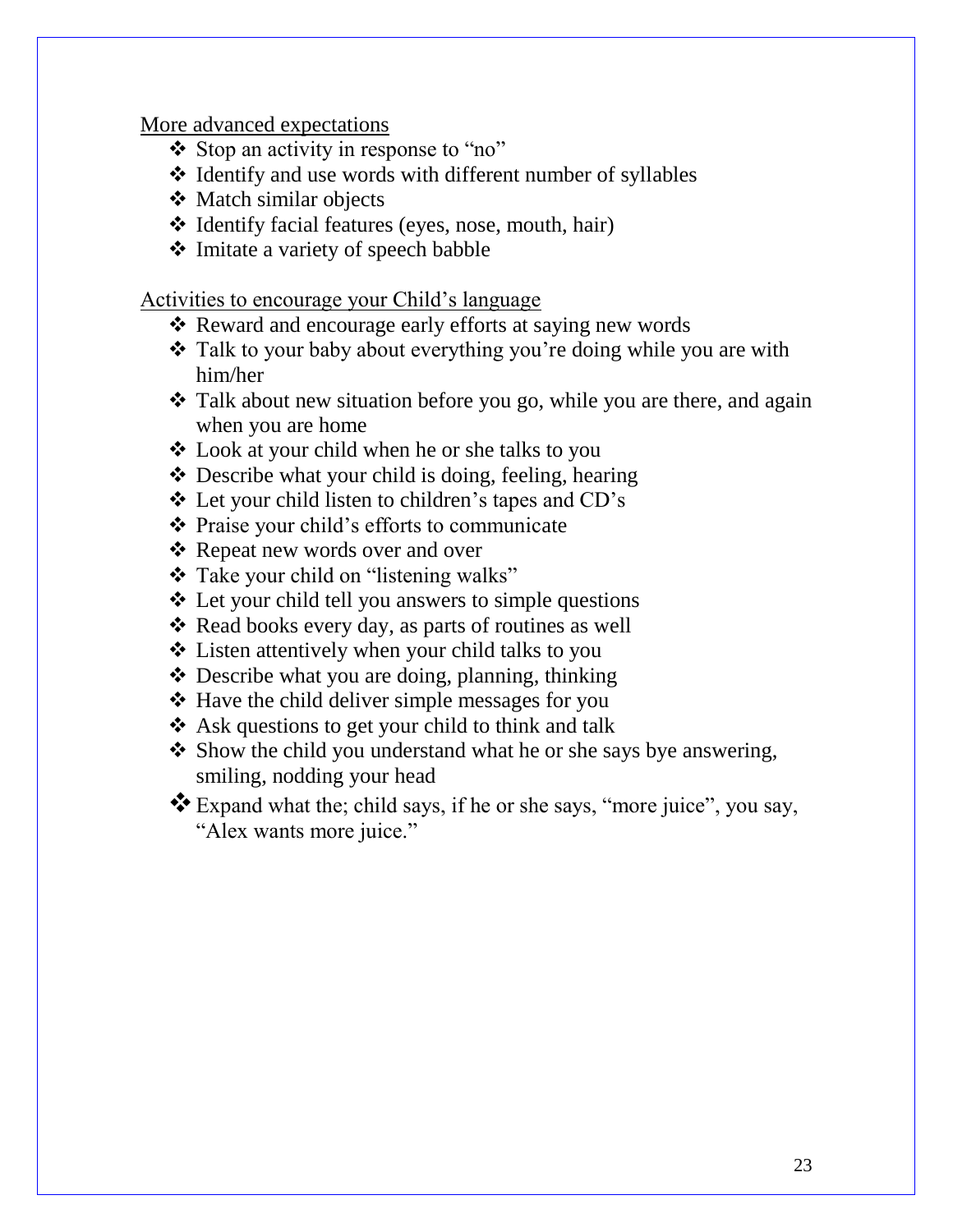### **Fun Ideas for Home**

- Using bingo stampers, let the child blot out a word or picture for his response.
- ❖ Cereal box book: cut the front and back and staple these together with blank sheets in between to create a notebook, homemade story book, or activity book, or your child's own photo album to learn acquaintances
- ◆ Baggie book: take a bunch of zip lock baggies, stack them, and staple the bottoms together. Cover the stapled bottom areas with cloth backed tape (silver duct tape). You can use these to hold pictures, objects, and pages for a story book.
- If you happen to run across a fancy fly swatter, (i.e. one that looks like a frog/ flip flop sandal) you can lay pictures representing the responses out on a table and let the child swat his response.
- When working on intensity, use small, medium, and large Dixie cups. Have the child place a mini marshmallow in the cup for their responses. When this activity is over, the child's bonus is that he gets to eat the marshmallows, fun fruits, etc.
- When working on critical elements, try using plastic food on a plate.
- Make up some "matching" worksheets. Have the child use licorice sticks instead of a pencil to do his matching.
- $\triangle$  Place stickers representing possible responses on the child's fingers. Have them hold up a finger for their response.
- Instead of using typical game board pieces, use cheerios or mini-marshmallows.

Adapted from [www.listen-up.org](http://www.listen-up.org/)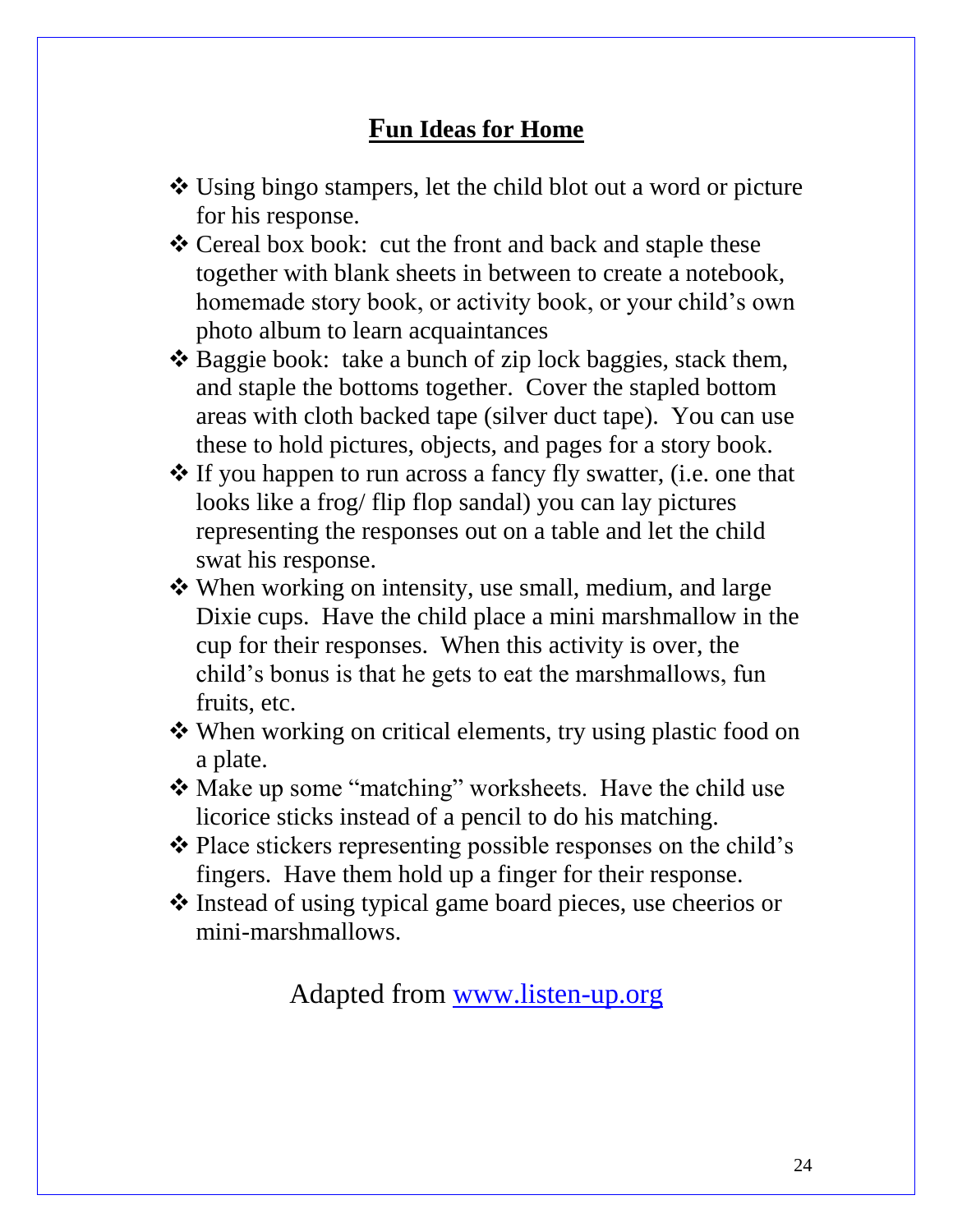# **Contact Page:**

| Name: Joanna L. Stith, Ph.D., CCC-SLP, LSLS Cert.        |                                                                                                                                                                                                                                |  |  |  |  |
|----------------------------------------------------------|--------------------------------------------------------------------------------------------------------------------------------------------------------------------------------------------------------------------------------|--|--|--|--|
| <b>AVT</b>                                               |                                                                                                                                                                                                                                |  |  |  |  |
| <b>ADDRESS: Listening For Life</b><br>3350 Alexander Way |                                                                                                                                                                                                                                |  |  |  |  |
|                                                          |                                                                                                                                                                                                                                |  |  |  |  |
| Phone#(720)971-9556                                      |                                                                                                                                                                                                                                |  |  |  |  |
|                                                          |                                                                                                                                                                                                                                |  |  |  |  |
|                                                          | Name: Manuel Communication of the Communication of the Communication of the Communication of the Communication of the Communication of the Communication of the Communication of the Communication of the Communication of the |  |  |  |  |
|                                                          |                                                                                                                                                                                                                                |  |  |  |  |
|                                                          |                                                                                                                                                                                                                                |  |  |  |  |
|                                                          |                                                                                                                                                                                                                                |  |  |  |  |
|                                                          |                                                                                                                                                                                                                                |  |  |  |  |
|                                                          |                                                                                                                                                                                                                                |  |  |  |  |
|                                                          | Name:                                                                                                                                                                                                                          |  |  |  |  |
|                                                          |                                                                                                                                                                                                                                |  |  |  |  |
|                                                          |                                                                                                                                                                                                                                |  |  |  |  |
|                                                          |                                                                                                                                                                                                                                |  |  |  |  |
|                                                          |                                                                                                                                                                                                                                |  |  |  |  |
|                                                          |                                                                                                                                                                                                                                |  |  |  |  |
|                                                          |                                                                                                                                                                                                                                |  |  |  |  |
|                                                          |                                                                                                                                                                                                                                |  |  |  |  |
|                                                          |                                                                                                                                                                                                                                |  |  |  |  |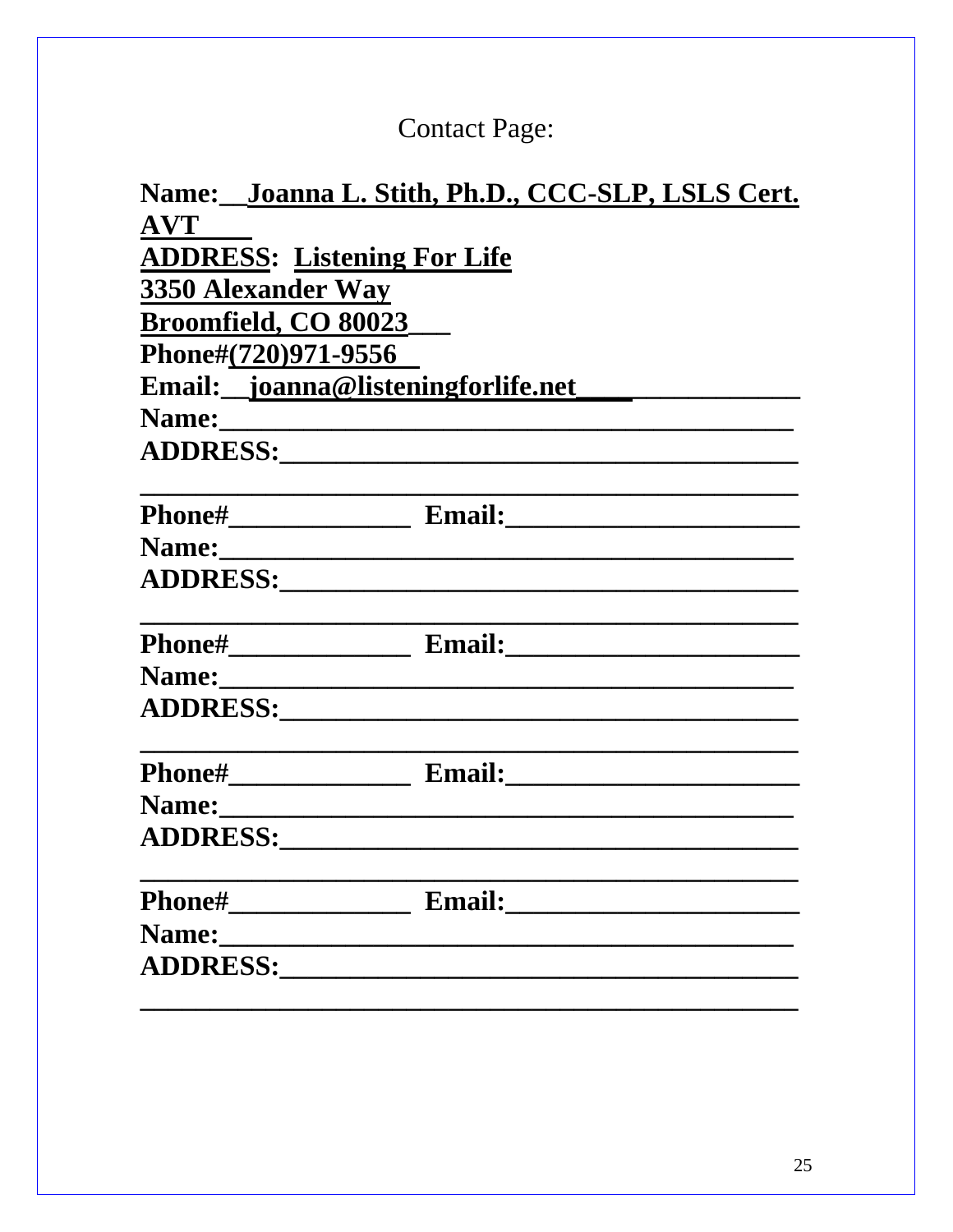### Resources

This packet is meant to be an introduction to AVT for parents. Over the course of your child's therapy there will be a world of questions you may have. I am available to answer questions you and your family may have. I have also compiled a list of web sites you may find helpful to look at. Any time you are interested in learning more about LSL/AVT or need a few extra home therapy activities you may find these sites beneficial!

[www.agbell.org](http://www.agbell.org/)

- www.listening2learn.com
- www.hearingfirst.org
- [www.listenfoundation.org](http://www.listenfoundation.org/)
- [www.cochlearamericas.org](http://www.cochlearamericas.org/)
- [www.thelisteningroom.com](http://www.thelisteningroom.com/)
- [www.medel.com](http://www.medel.com/)
- [www.loveandlogic.com](http://www.loveandlogic.com/)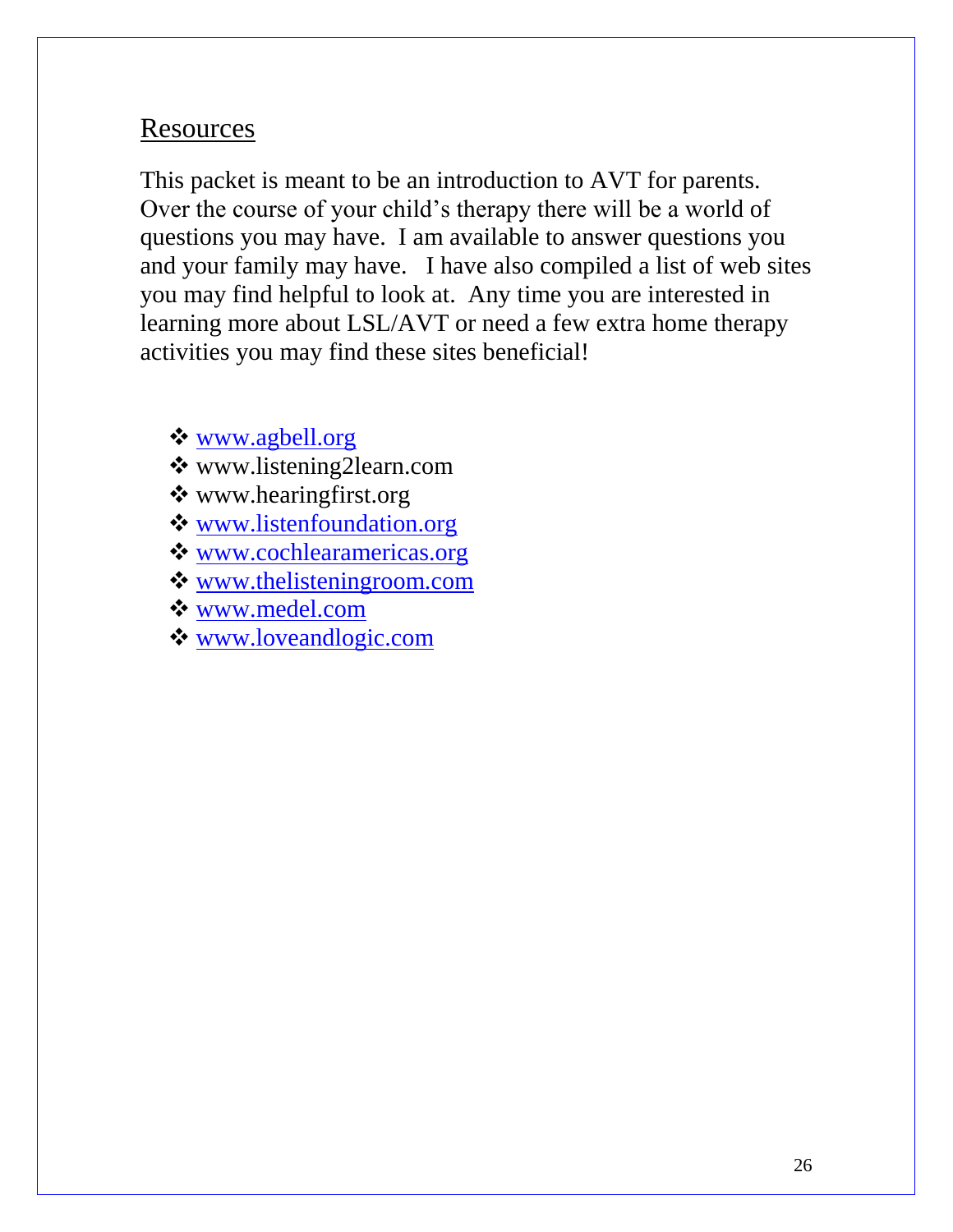### **Conclusion**

**I hope you have found the provided information to be helpful. Auditory-verbal therapy is a powerful approach and can make a world of difference to your child's future. What you will also find is that AVT will make a world full of difference in how your family presently functions from dayto-day. This approach is very intense and requires involved and dedicated families for it to be successful. In order for AVT to work for you child it is up to you, as parents and caregivers, to be a strong advocate for him/her. It is essential that your child receive consistent audiological management, appropriate and consistent therapy, and adequate support in all environments with the expectation for your child to listen.** 

**Congratulations on making the tremendous first steps toward providing your child with the necessary tools to build a successful future!**